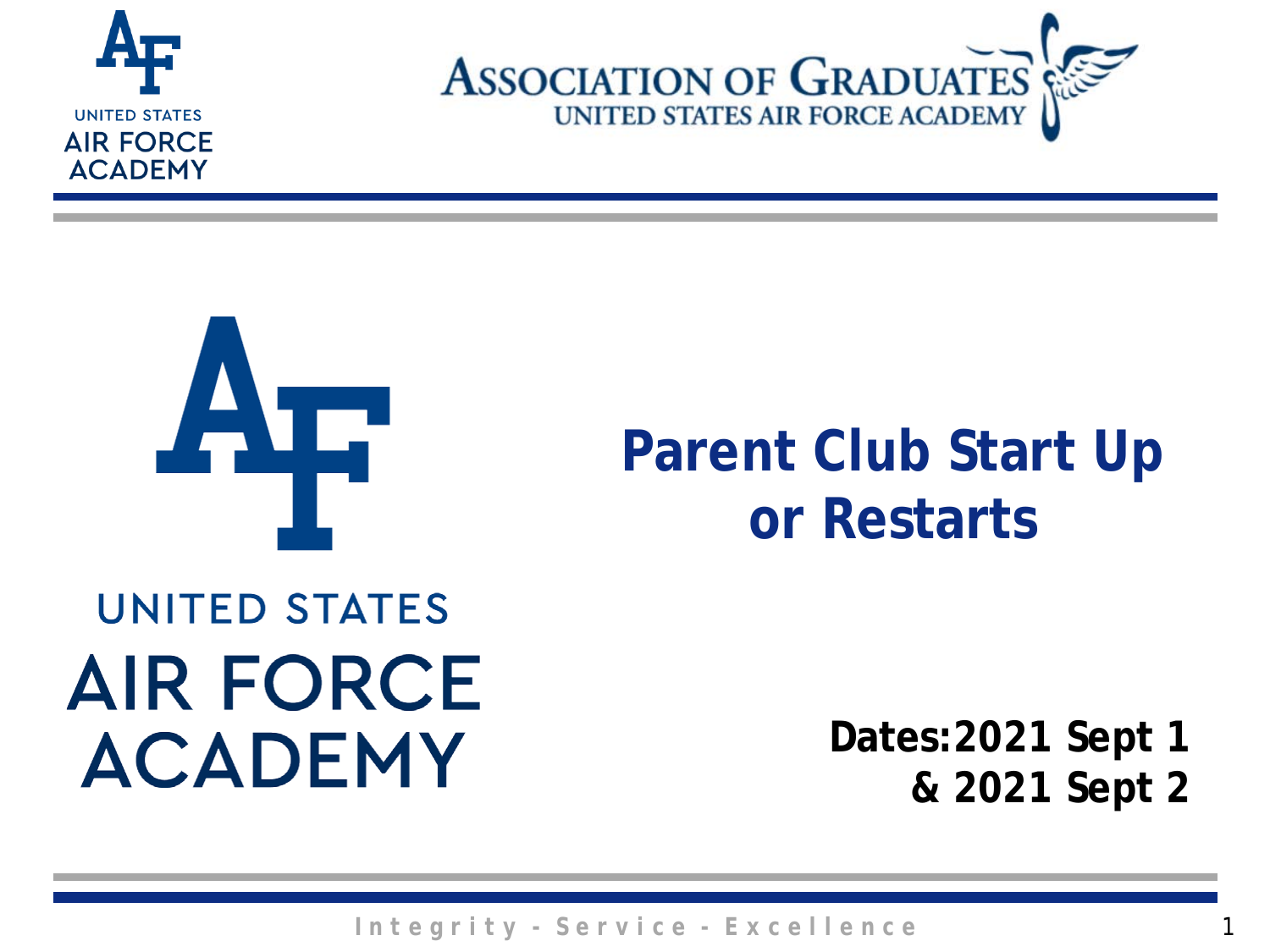

### **Presenters**

- **Tammie Quest** 
	- **Georgia Parents Club**

#### **Mark Hamilton**

- **Inland Empire Association**
- **Virtual Parents Club**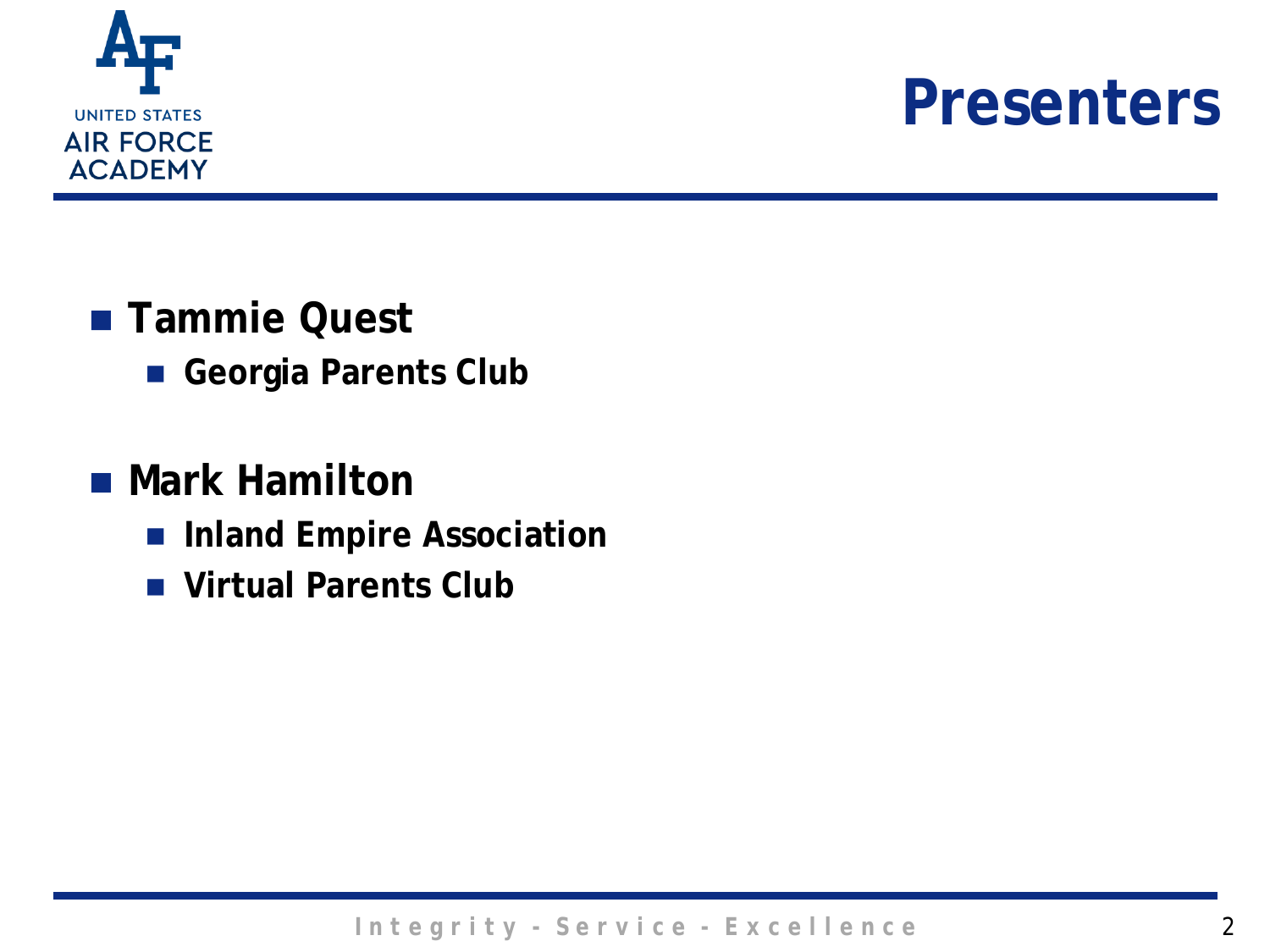

- **Introduce ourselves (Tammie and me)**
- **The "why's" of parent clubs defined and discussed**
- **Processes to get started, restart, or simply maintain**
- **Share the basics of boards and directors**
- **Share club management tips**
- **Website discussion**
- **Types of meetings, parties, events discussed**
- **Provide succession planning tips**
- **Provide networking tips**
- **Share common files/documents with attendees**
- **Have open discussion about common problems and solutions**

|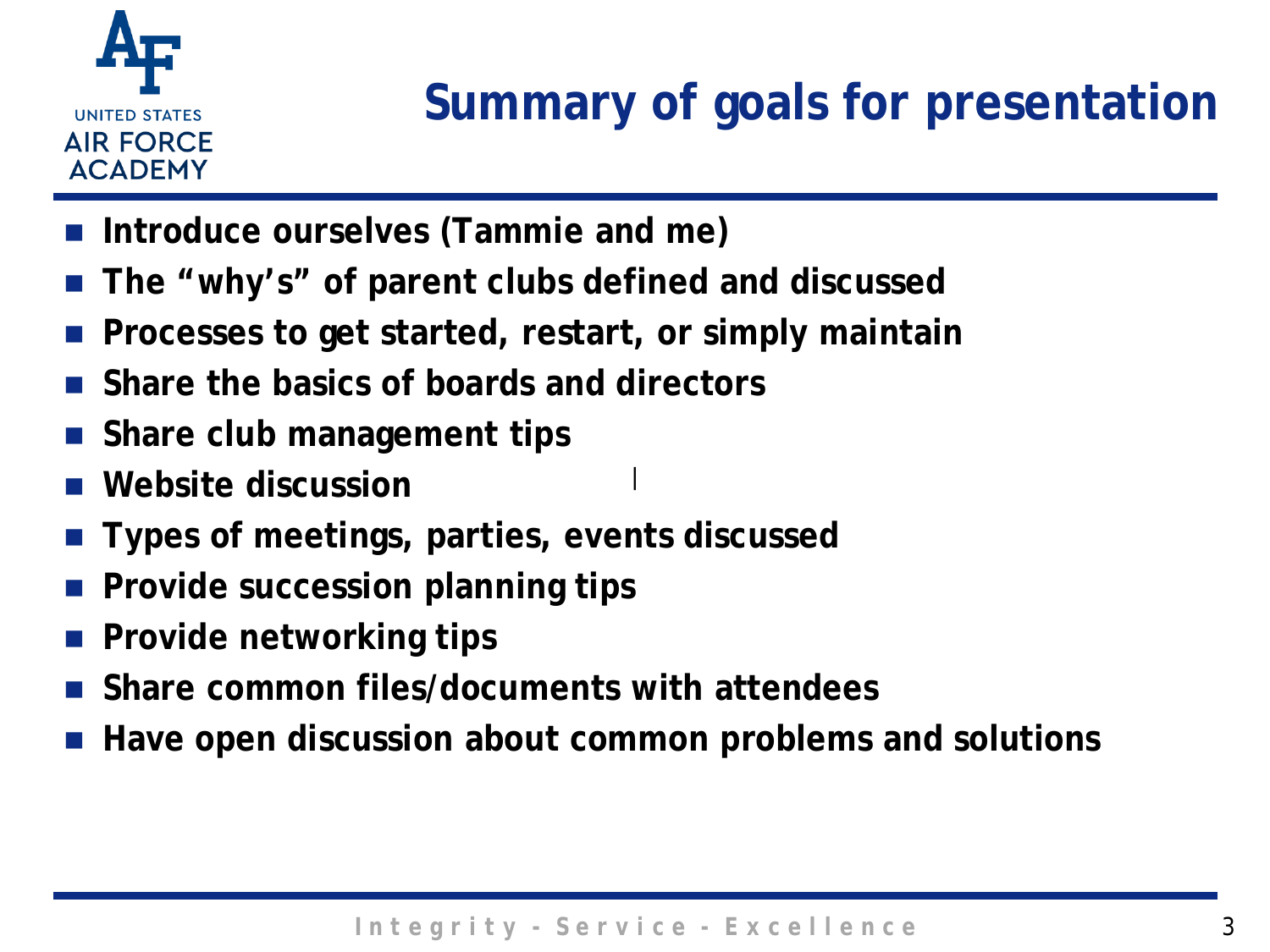

### **Why do we have USAFA parent groups?**

- Why are we all **here?**
- **Discussion**

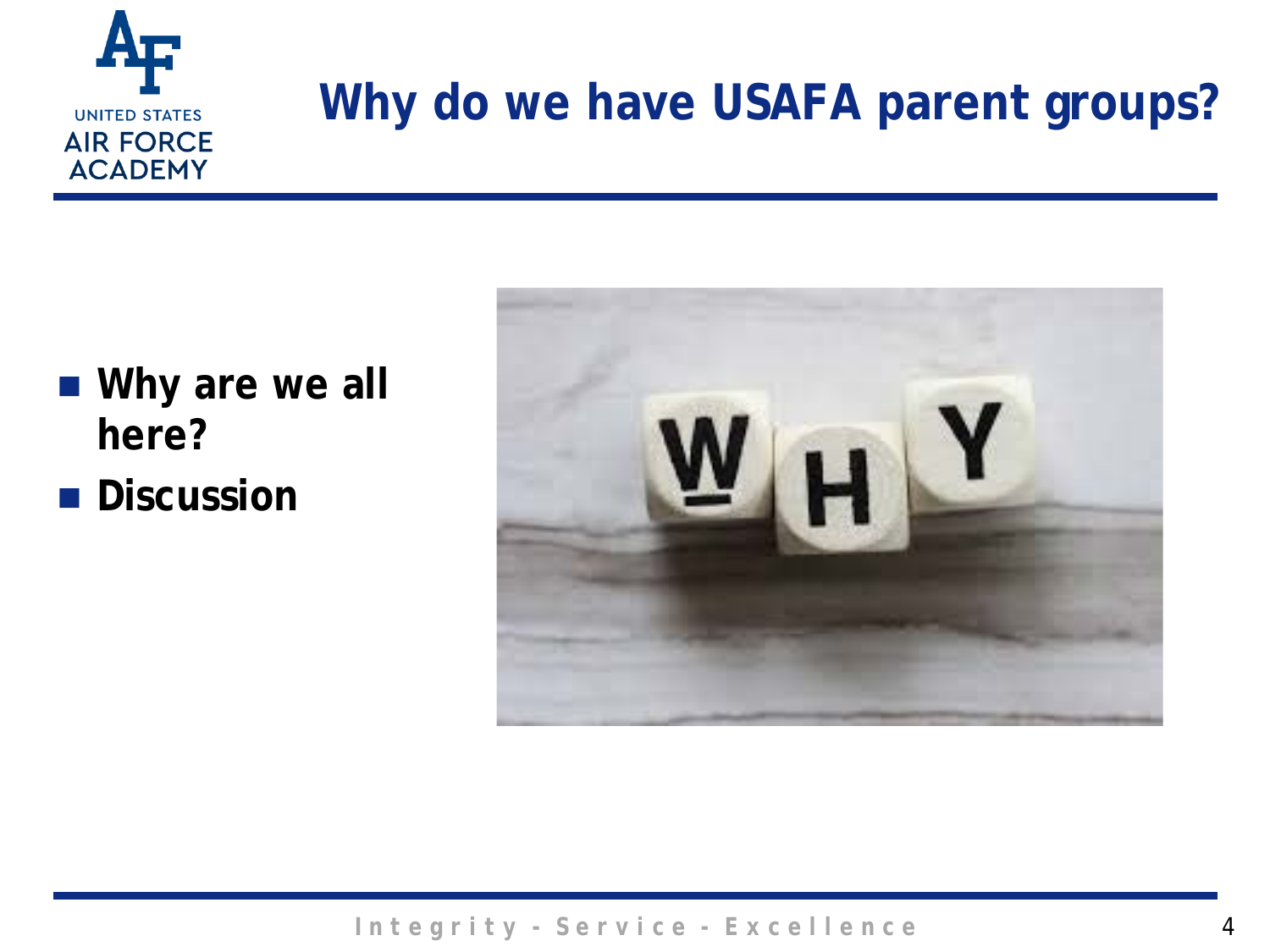

- **Each club runs independently of each other and the Academy**
- **Provides support, information, and reassurance for parents**
- **Sends care packages within USAFA guidelines** |
- **Appointee welcome events**
- **Host member events locally and at Academy**
- **Supports local/regional legislators on Academy days**
- **Support military balls**
- **Raise money for Cadet morale activities, Academy, Spirit Missions**
- **Fundraise for Club**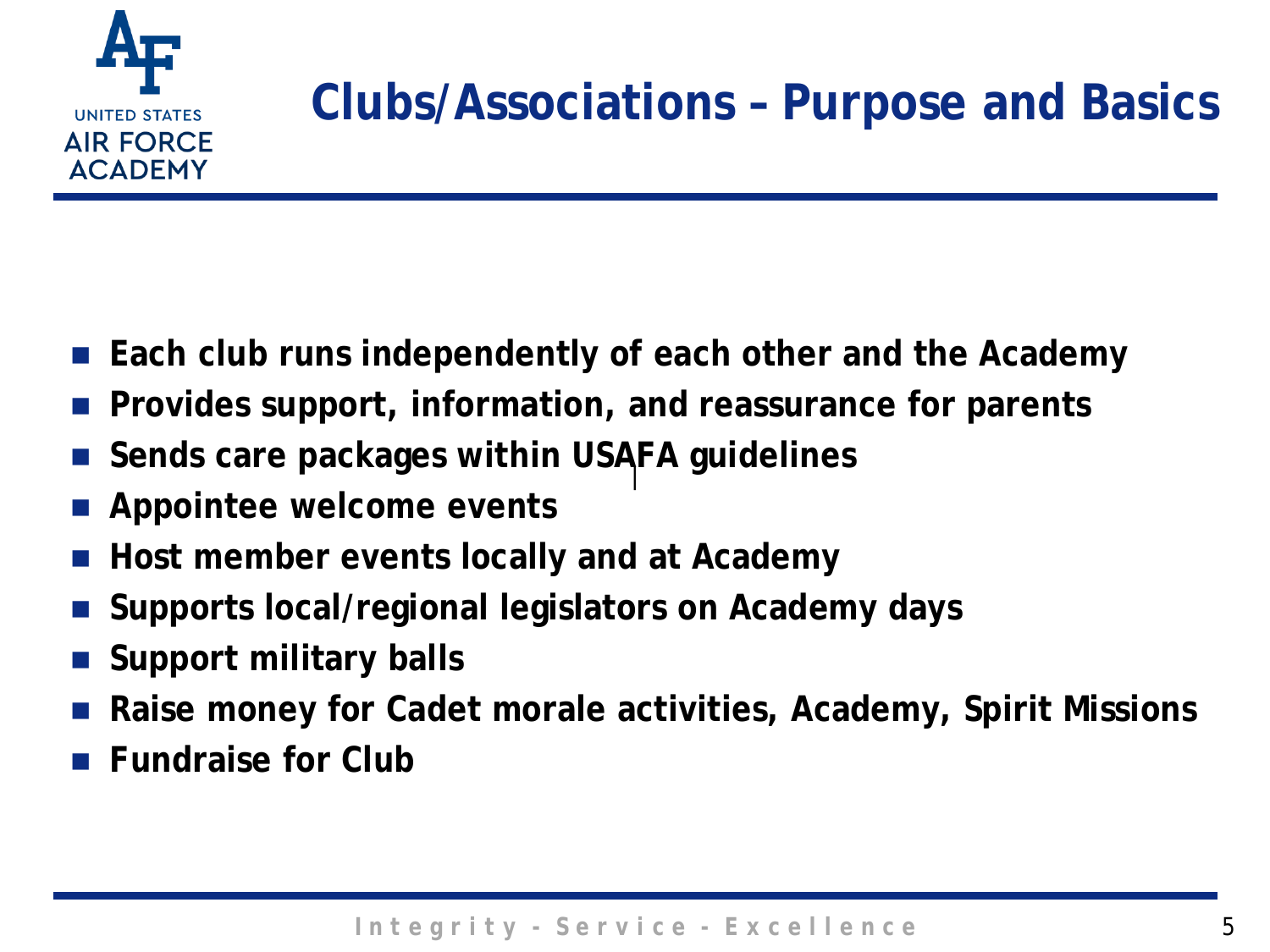

# **Restarting a Club**

#### **Key Questions**

- What happened? How did you "lose" the Club?
- Are there some Club alumni that you might talk to about the **Club?**
- **What lessons can be learned from the last time?**
	- Not enough events
	- $\blacksquare$  **Difficulty retaining members**
	- **Difficulty finding members**
- **Are there old files and records of the Club?**
- **What were the finances of the Club?**
	- Products, events etc...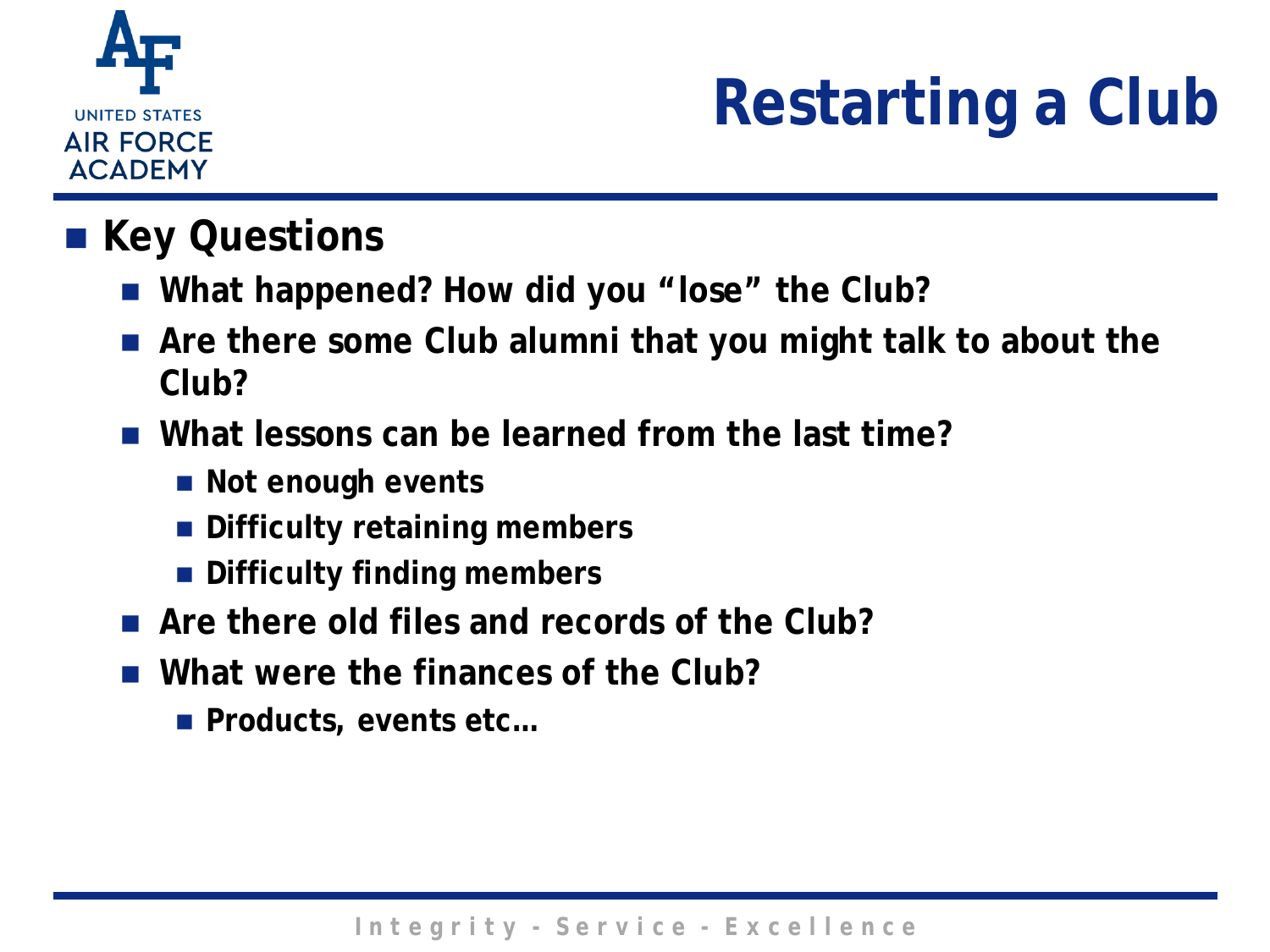

# **USAFA Parent Clubs**

#### Starting up or restarting a club



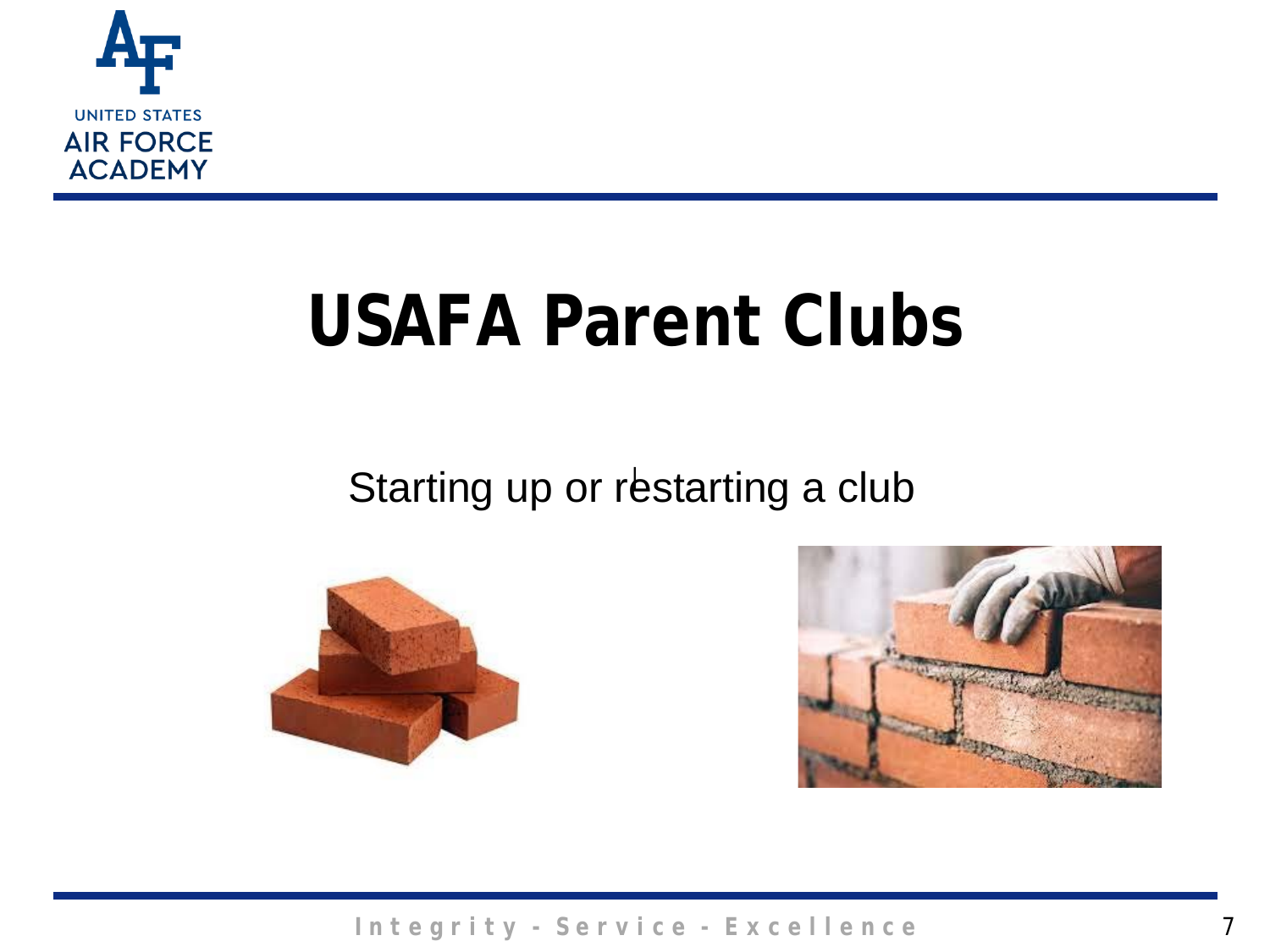

# **Does your club already exist or is it new?**

- Your club also may be new **and needs the basics to get started**
- **Your club may already exist**  with a process of elections **and board meetings already established**
- **You might want 501(c)(3) status**

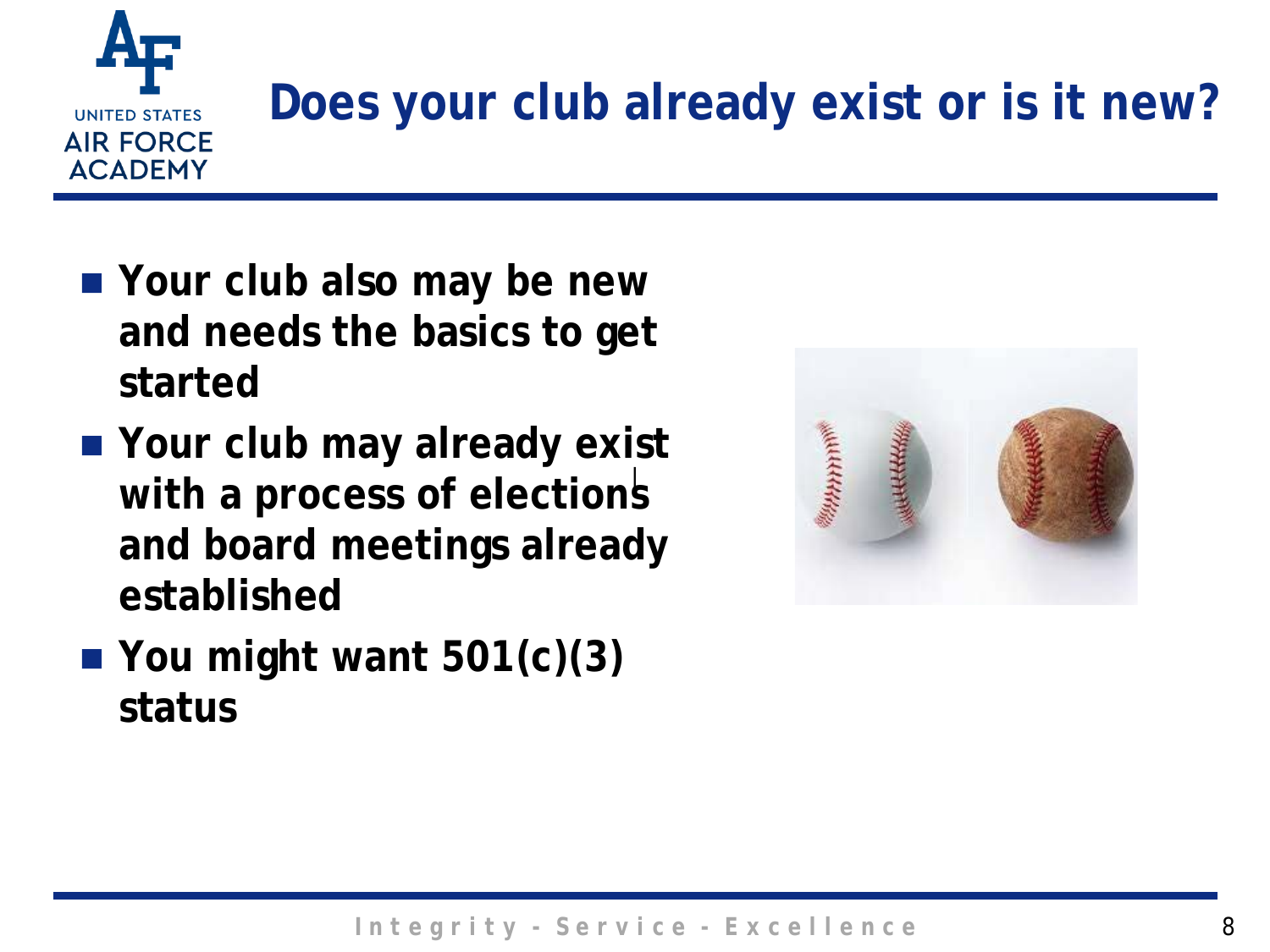

# **Starting/Restarting a Club**

- **You need a critical mass to get started**
- **At least 5-7 people who might be willing to meet and discuss the merits of a Parents Club**
	- **Find two committed people to support each other**
	- **Appeal to the most recent strongest leader to help you**
- How to find people:
	- **Facebook Class Pages**
	- **Privacy Releases from current and prior years**
		- **Email and Text**



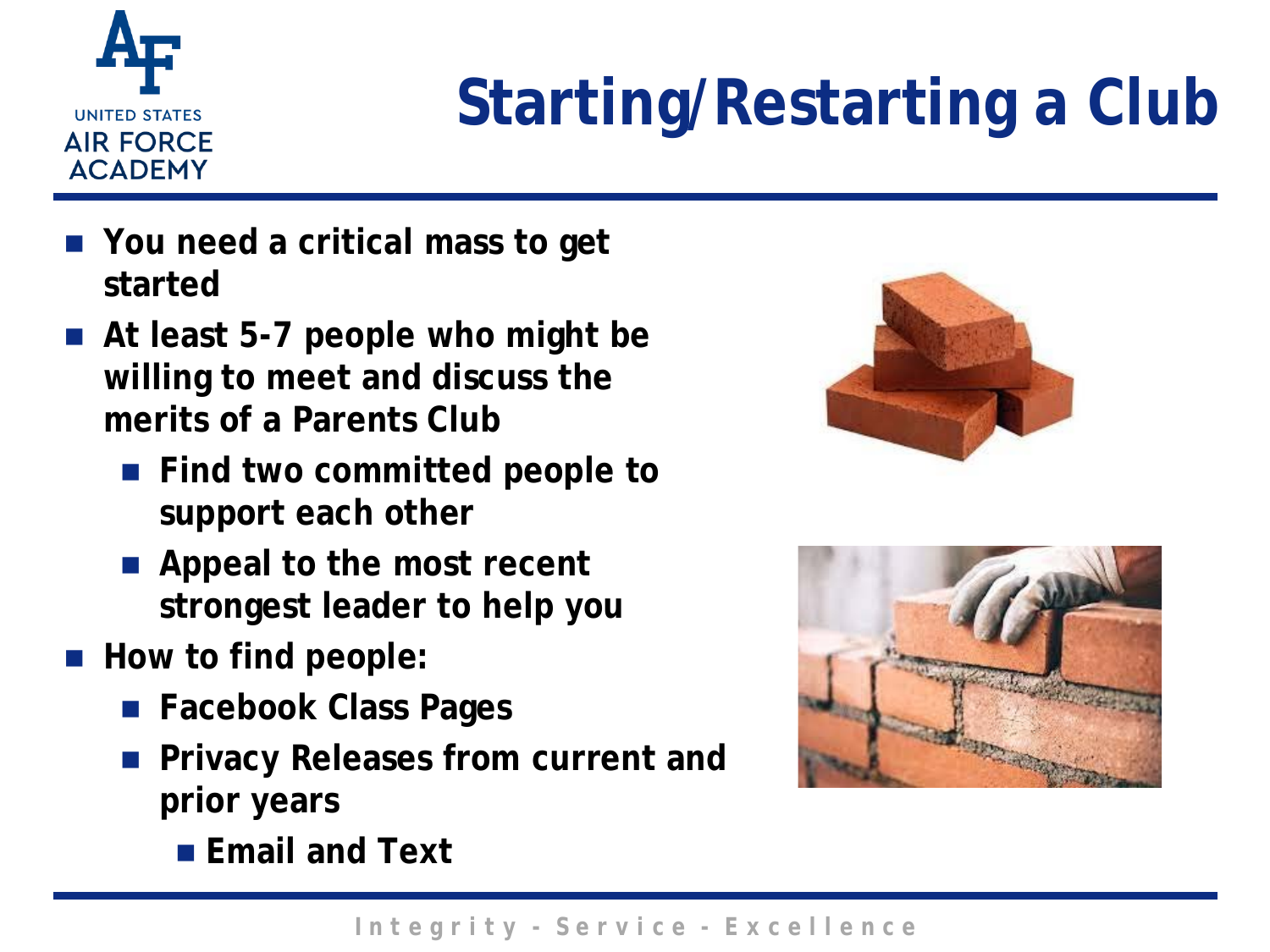

### **Start or Restarting a Club**

- **Find a successful Club and ask for mentorship**
- **Start small with the goal of getting bigger over time**
- **Use video technology – seeing each other helps!**

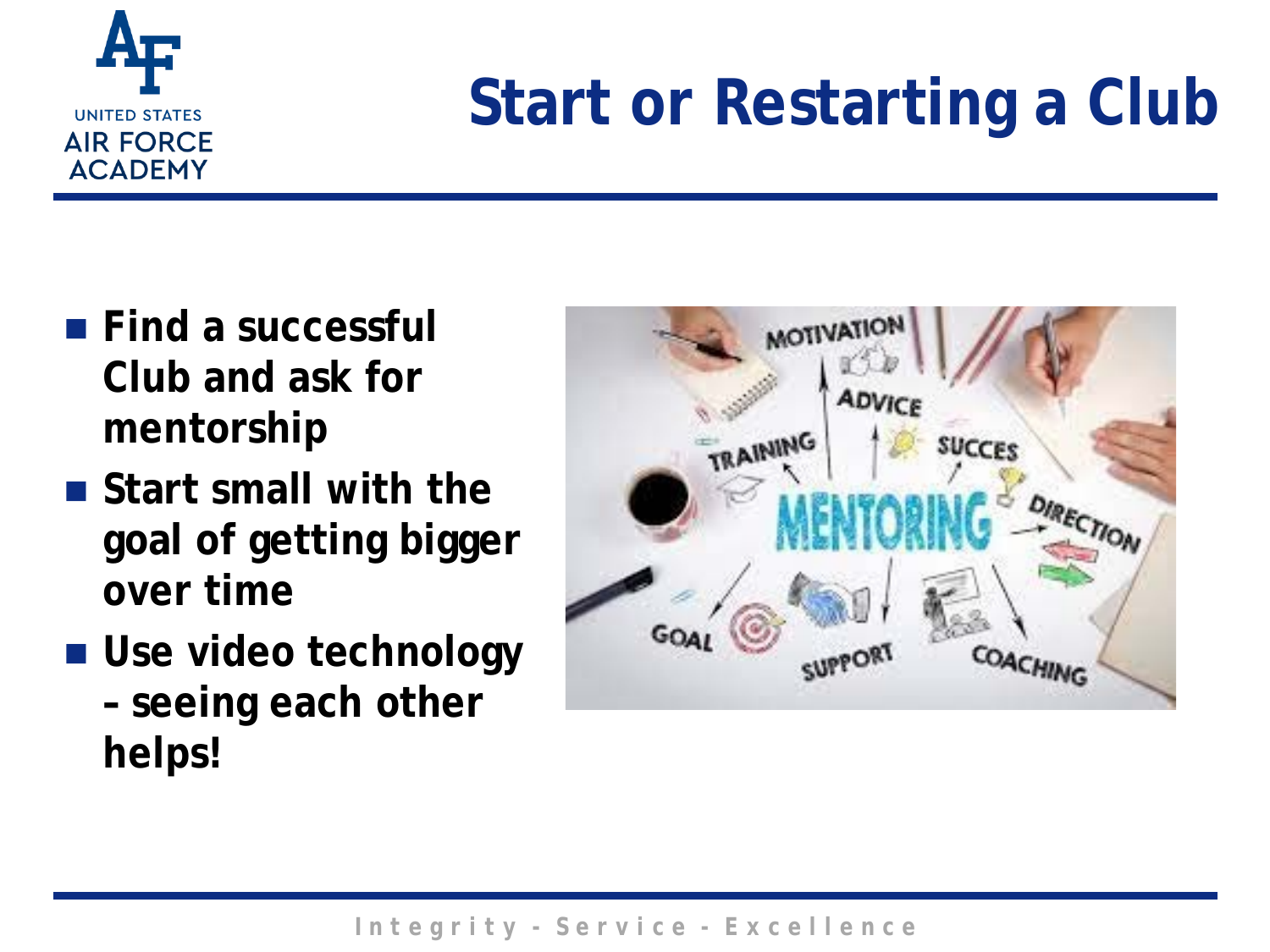

- **Complete new president form with a summary of your club and president's name and information**
	- Registration ensures that you will be kept up to date of USAFA **news important for you and your club members**
- **Timing of registration** 
	- For new clubs upon formation of club
	- For existing clubs upon transition from prior Club President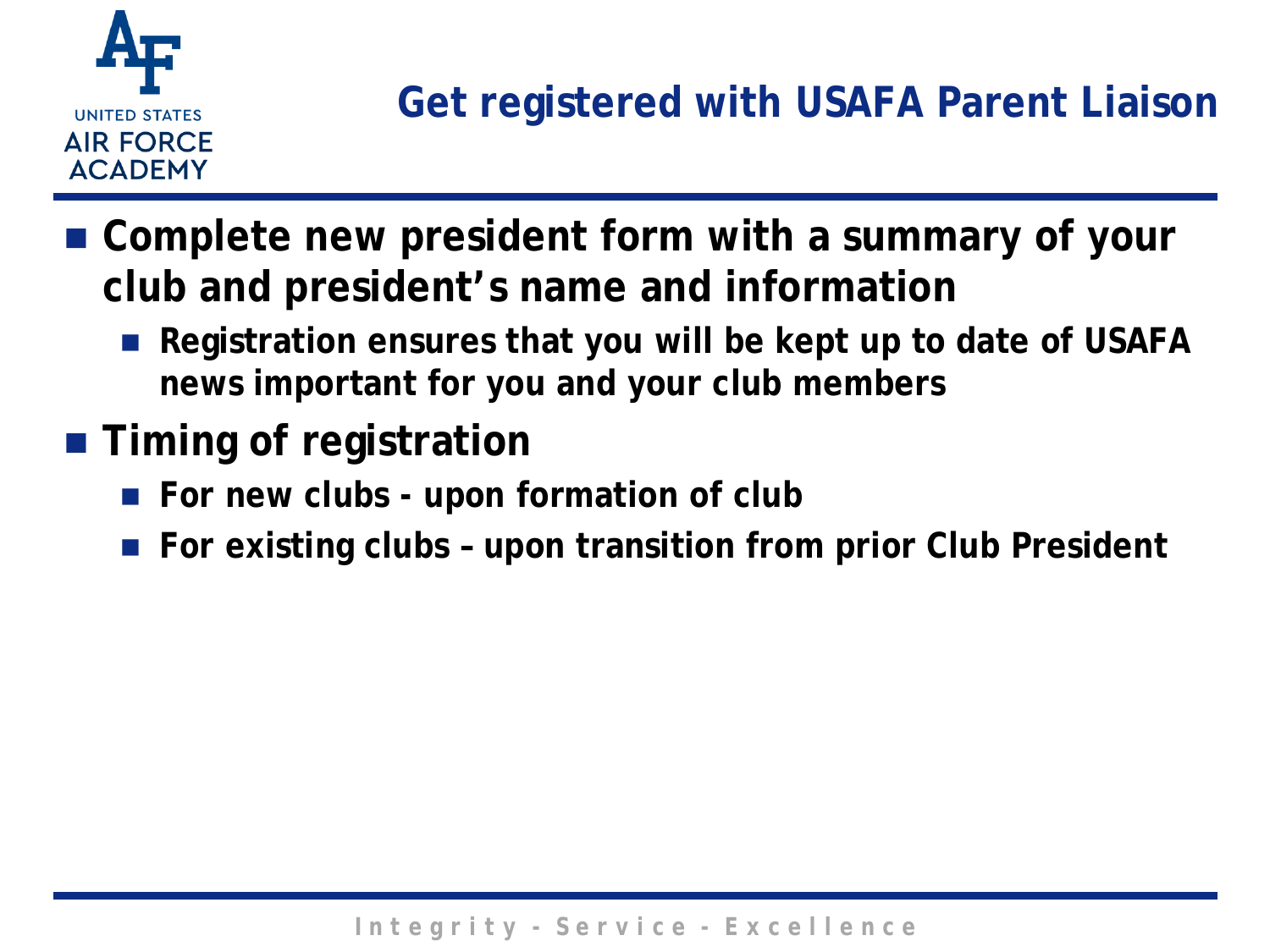

### **Registration Form**

| In order to keep the Parents' Clubs files and mailing list current, it is critical that I receive this form from each club<br>when a NEW PRESIDENT is elected. The new president should fill out the information below and return it to me. |                                                                                                                                                                                                                                                                                                                                                        |                     |  |  |  |  |  |  |
|---------------------------------------------------------------------------------------------------------------------------------------------------------------------------------------------------------------------------------------------|--------------------------------------------------------------------------------------------------------------------------------------------------------------------------------------------------------------------------------------------------------------------------------------------------------------------------------------------------------|---------------------|--|--|--|--|--|--|
| club title                                                                                                                                                                                                                                  | USAFA Parents' Association of the Inland Empire, CA                                                                                                                                                                                                                                                                                                    |                     |  |  |  |  |  |  |
| number of members                                                                                                                                                                                                                           | Approximately 90 - 55 families current - 2 in prep - 34 grad                                                                                                                                                                                                                                                                                           |                     |  |  |  |  |  |  |
| website (if applicable)                                                                                                                                                                                                                     | http://www.inlandempire.afaparents.org/                                                                                                                                                                                                                                                                                                                |                     |  |  |  |  |  |  |
| dates covered                                                                                                                                                                                                                               | 10/28/2020 to 10/28/2021                                                                                                                                                                                                                                                                                                                               |                     |  |  |  |  |  |  |
| new president's name                                                                                                                                                                                                                        | <b>Mark Hamilton</b>                                                                                                                                                                                                                                                                                                                                   |                     |  |  |  |  |  |  |
| nickname?                                                                                                                                                                                                                                   |                                                                                                                                                                                                                                                                                                                                                        |                     |  |  |  |  |  |  |
| address                                                                                                                                                                                                                                     | 10 Marchin Drive, Coto de Caza, CA 92679                                                                                                                                                                                                                                                                                                               |                     |  |  |  |  |  |  |
| home phone number                                                                                                                                                                                                                           |                                                                                                                                                                                                                                                                                                                                                        | office phone number |  |  |  |  |  |  |
| cell phone number                                                                                                                                                                                                                           | 949-705-7387                                                                                                                                                                                                                                                                                                                                           | fax number          |  |  |  |  |  |  |
| email address                                                                                                                                                                                                                               | mthamilton7@gmail.com                                                                                                                                                                                                                                                                                                                                  |                     |  |  |  |  |  |  |
| name of past president                                                                                                                                                                                                                      | <b>Ray Nunez</b>                                                                                                                                                                                                                                                                                                                                       |                     |  |  |  |  |  |  |
| activities held<br>during the year                                                                                                                                                                                                          | Packing parties - assist with California Dreamin' night - new parent orientation/guidance -<br>send off - recognition - academy nights (congressional)                                                                                                                                                                                                 |                     |  |  |  |  |  |  |
| your cadet's name<br>and class year                                                                                                                                                                                                         | Matthew R. Hamilton 2023                                                                                                                                                                                                                                                                                                                               |                     |  |  |  |  |  |  |
| are there any USAFA or<br>other military academy<br>grads in your family?                                                                                                                                                                   | No                                                                                                                                                                                                                                                                                                                                                     |                     |  |  |  |  |  |  |
| please tell me about<br>you and your family:                                                                                                                                                                                                | I am a retired Newport Beach (CA) police sergeant (30 years) and also was an instructor<br>at the police academy. I am married to my wife Patty and we have 4 children (31, 28,<br>25, 21). I have been involved with the OCPA and recently with the USAFA Parent<br>Ambassador's program. I want to help and be a part of the great USAFA traditions! |                     |  |  |  |  |  |  |

New Parents' Club President Information Form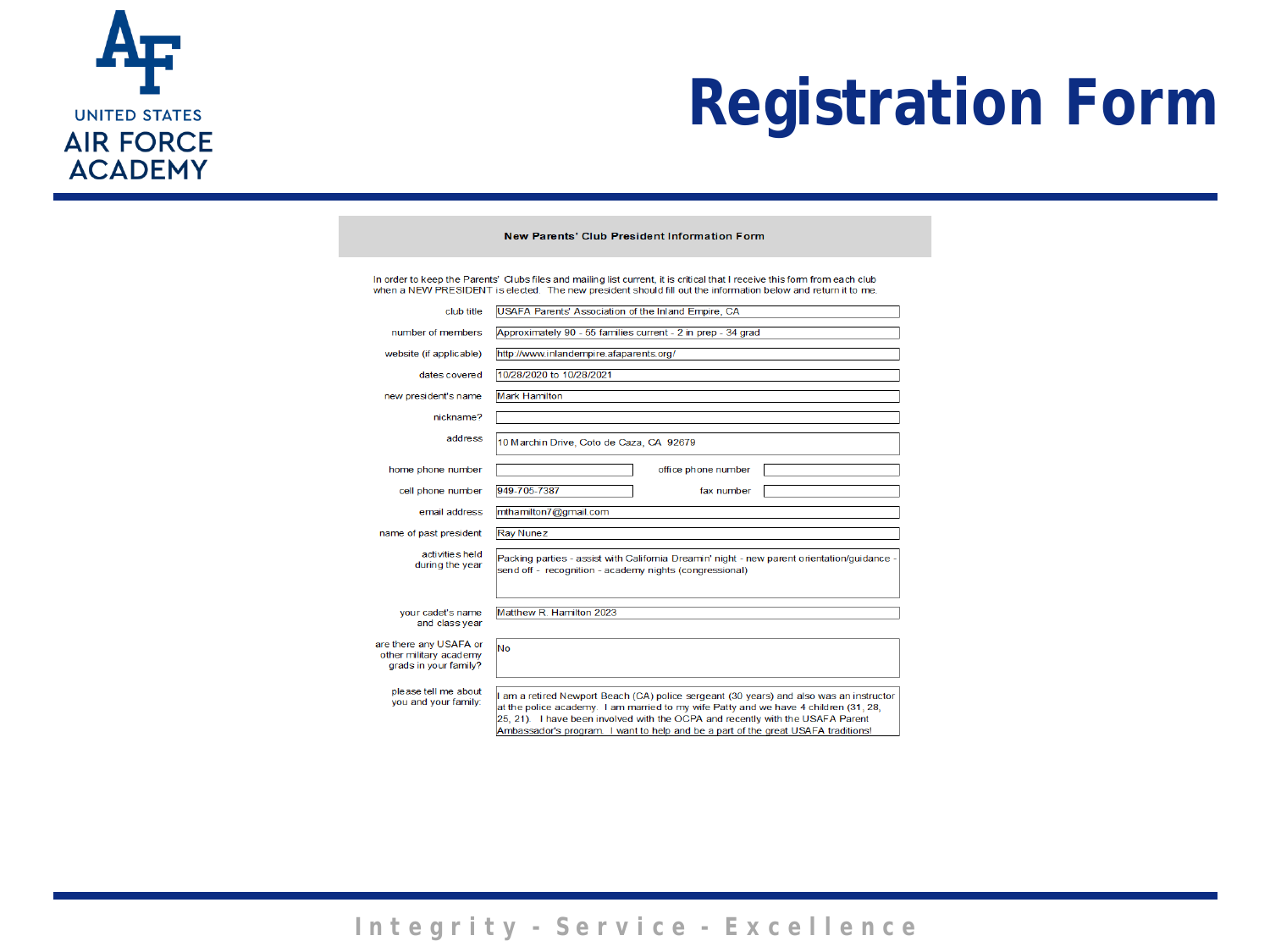

**How "formal" do you need to be?**

- As formal or informal as you wish ■ No requirement for bylaws or a board
- **Discussion**

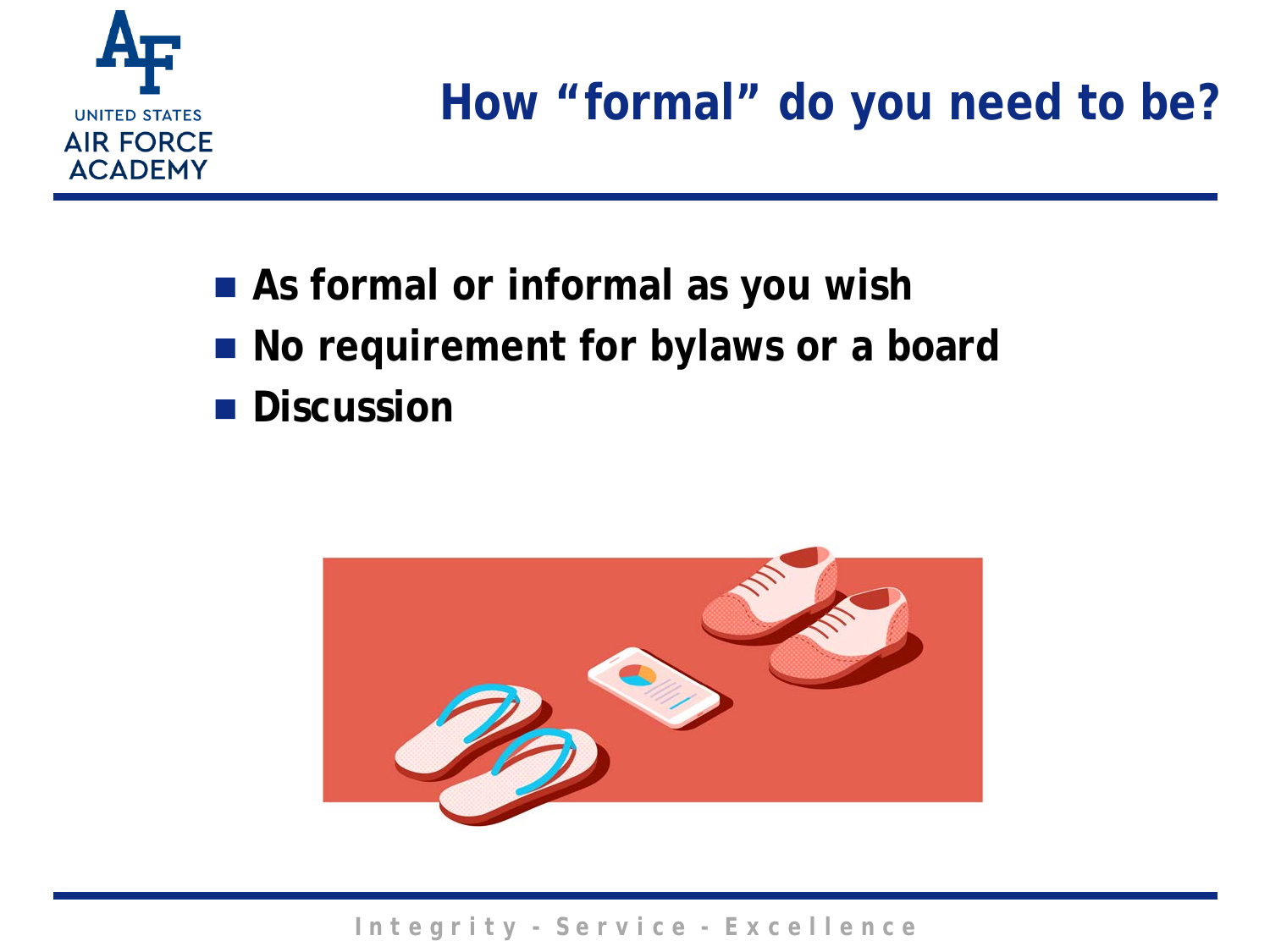

#### **Document sharing associated with meeting**

- Provide download of forms from VPC (Virtual Parent **Club) site**
	- **New President Form USAFA**
	- **Agenda**
	- **Minutes**
	- **Bylaws**
	- **501 docs**
	- Robert's Rules cheat sheet
- Option to use USB thumb drive
- **Use meeting to find potential clubs for VPC members**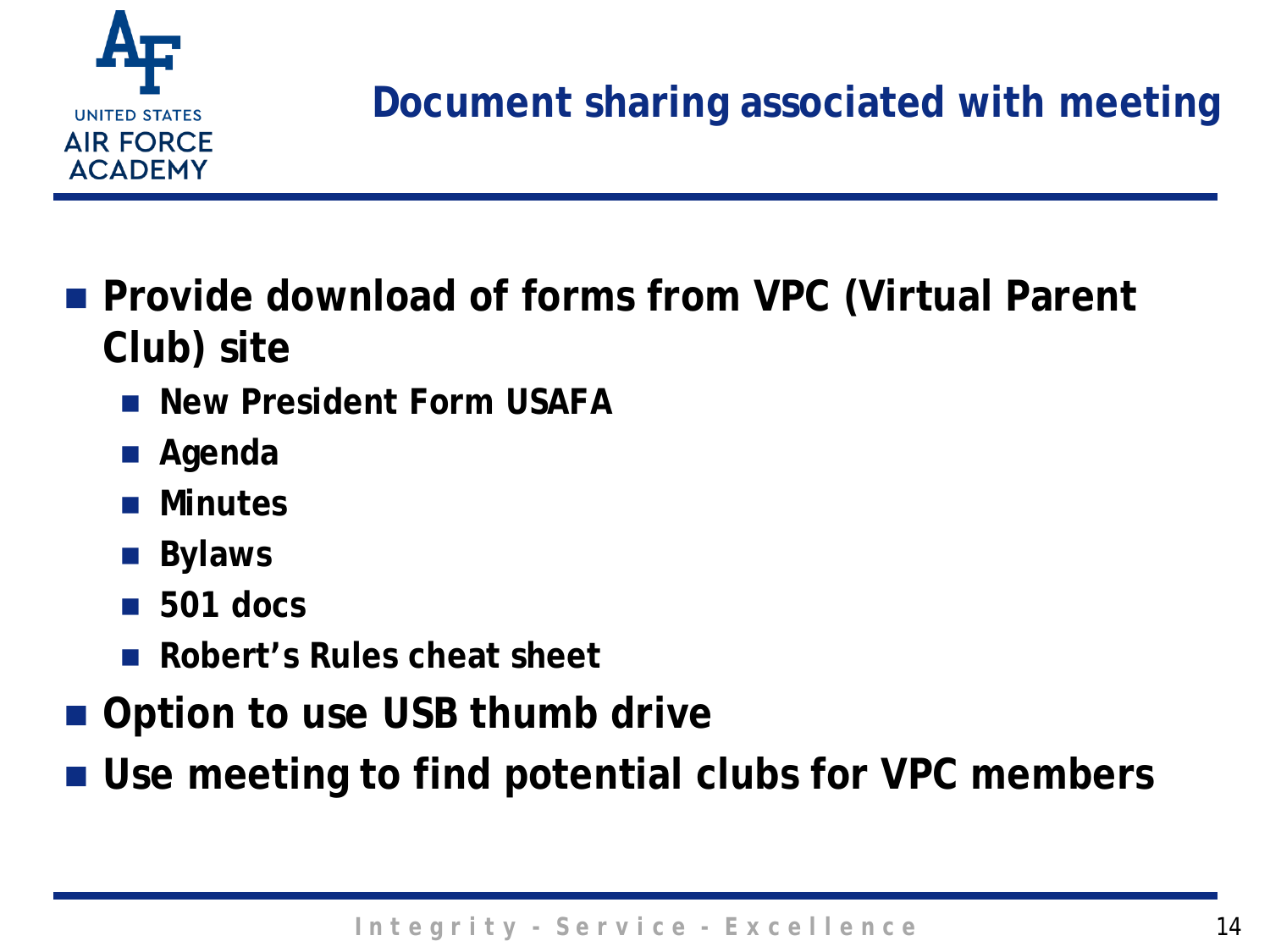

# **Advantages of Formality**

- **Creates a sense of structure and organization**
	- **Ultimately less intimidating**
- Helps the next group know **the "ropes"**
- **Creates traditions and expectations for those who serve**



■ Sense of pride to "pay it **forward"**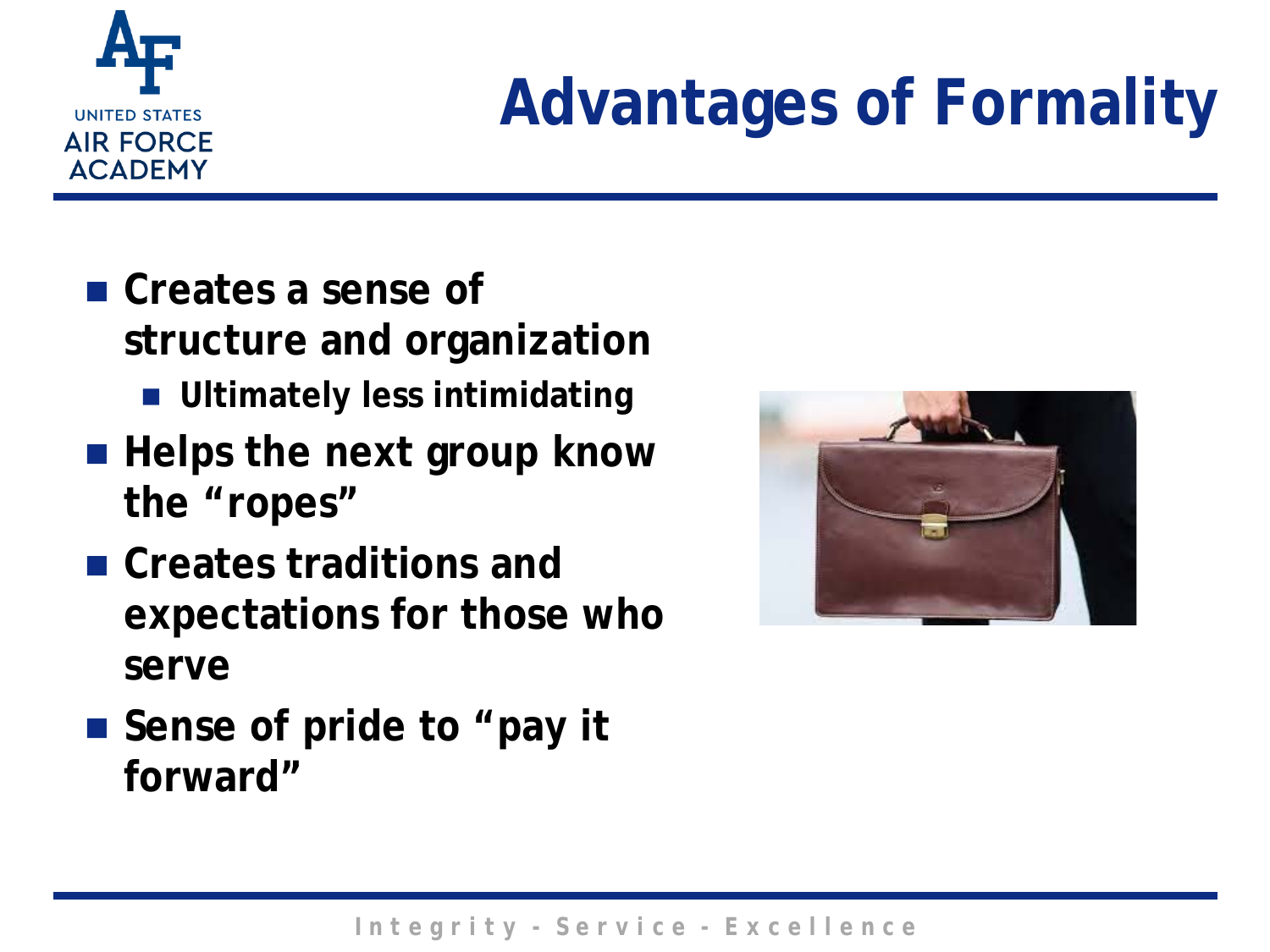

### **Do you want formality?**

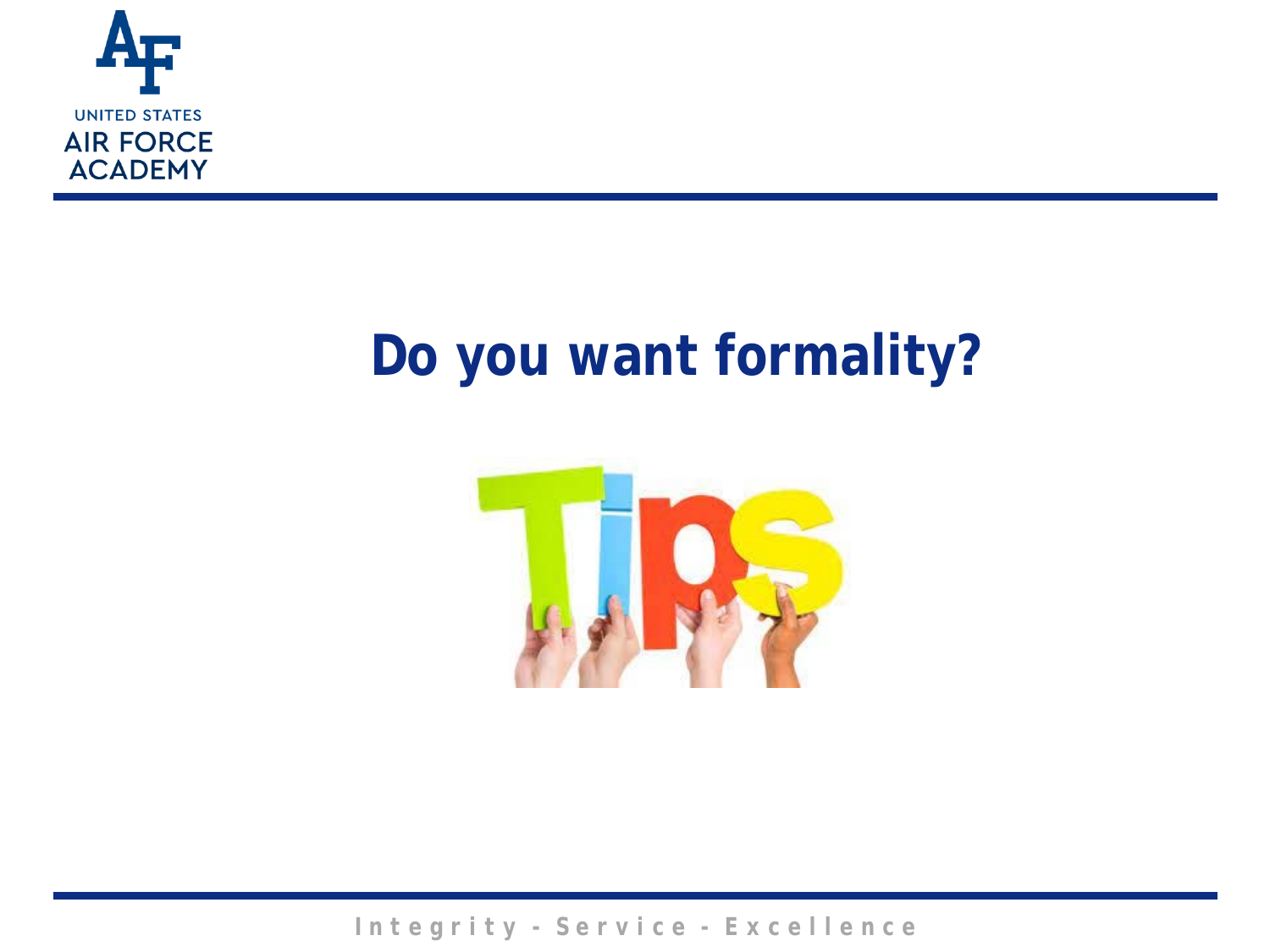

# **Create Bylaws**

- **Create (boilerplates available) a set of bylaws that describes the rules/requirements of the board and members**
- Sets requirements for **voting on important issues**
- **Provide job descriptions for the board members**

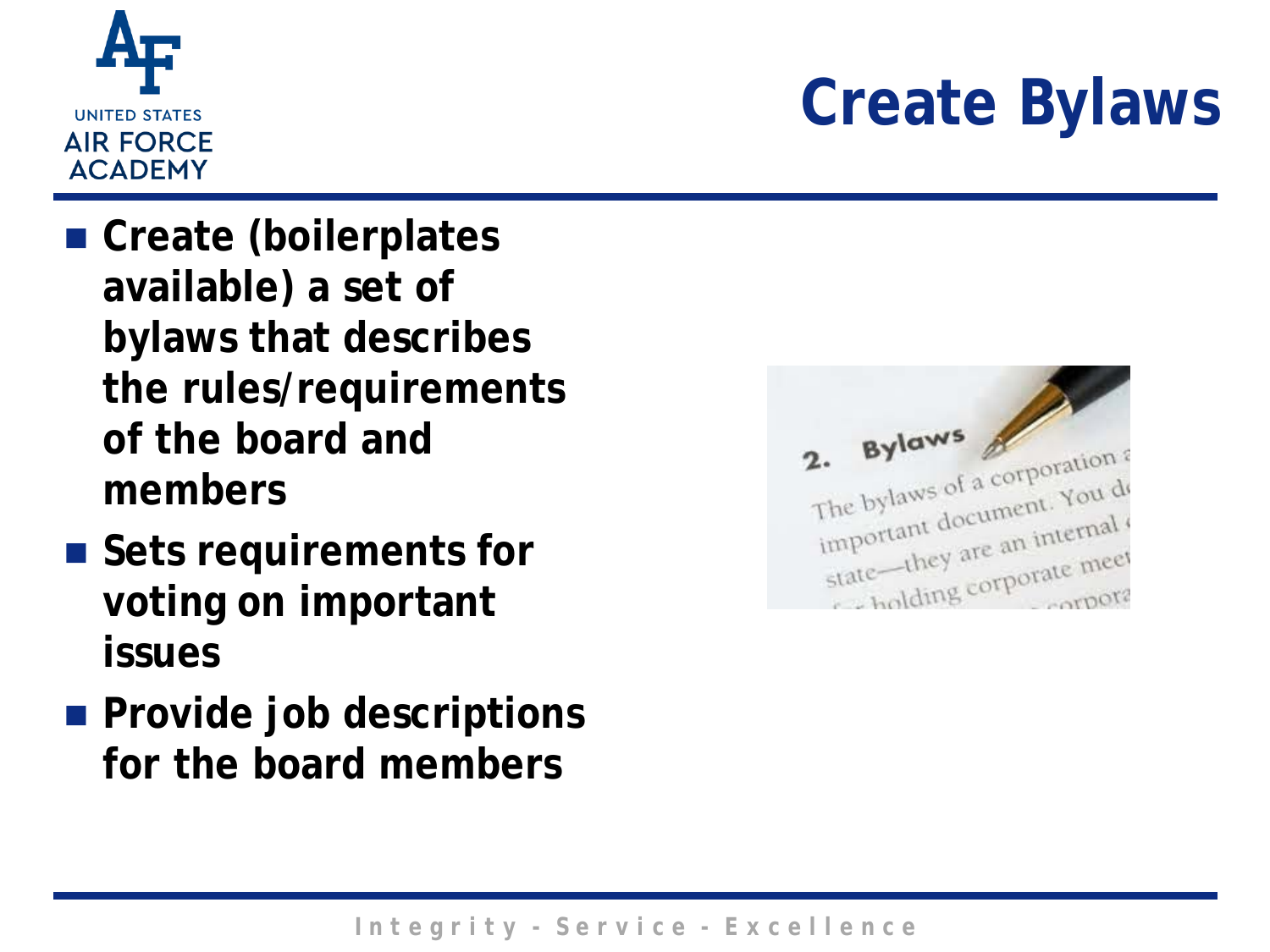

# **Forming a board of directors**

- **Typical positions**
	- **President**
		- **Preside at all meetings of the General Membership and the executive board**
		- Act as organization's rep for USAFA functions
	- **Vice-president**
		- **Act on behalf of president in his/her absence**
	- Secretary
	- **Treasurer**
- **Recommended additional positions**
	- **At – large**
		- **Sub committee**
		- **Spirit committee**
		- **Social Chair**
		- **Merchandise/Sales**
	- **Class Representatives**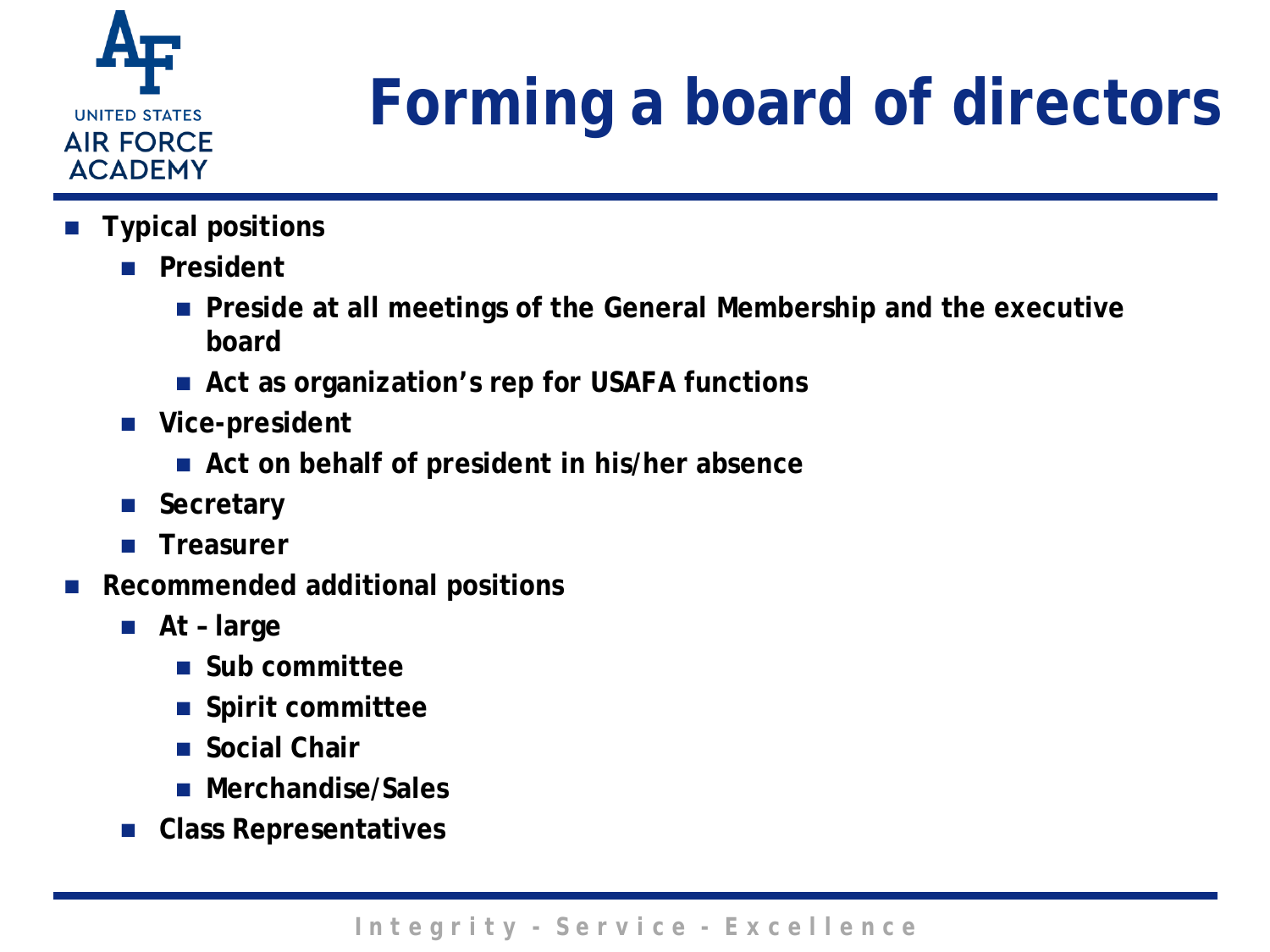

# **Board Meetings**

- **E** Determine how frequently you **will meet**
	- Monthly ?
- **Determine how you will meet**
	- **Phone only Conference calls (e.g. [www.freeconferencecall.com\)](http://www.freeconferencecall.com/)**
	- Zoom or other videoconferencing **service**
		- For Not for Profit Google **Workspace (monthly fee)**
		- Need Zoom subscription for longer **meetings**

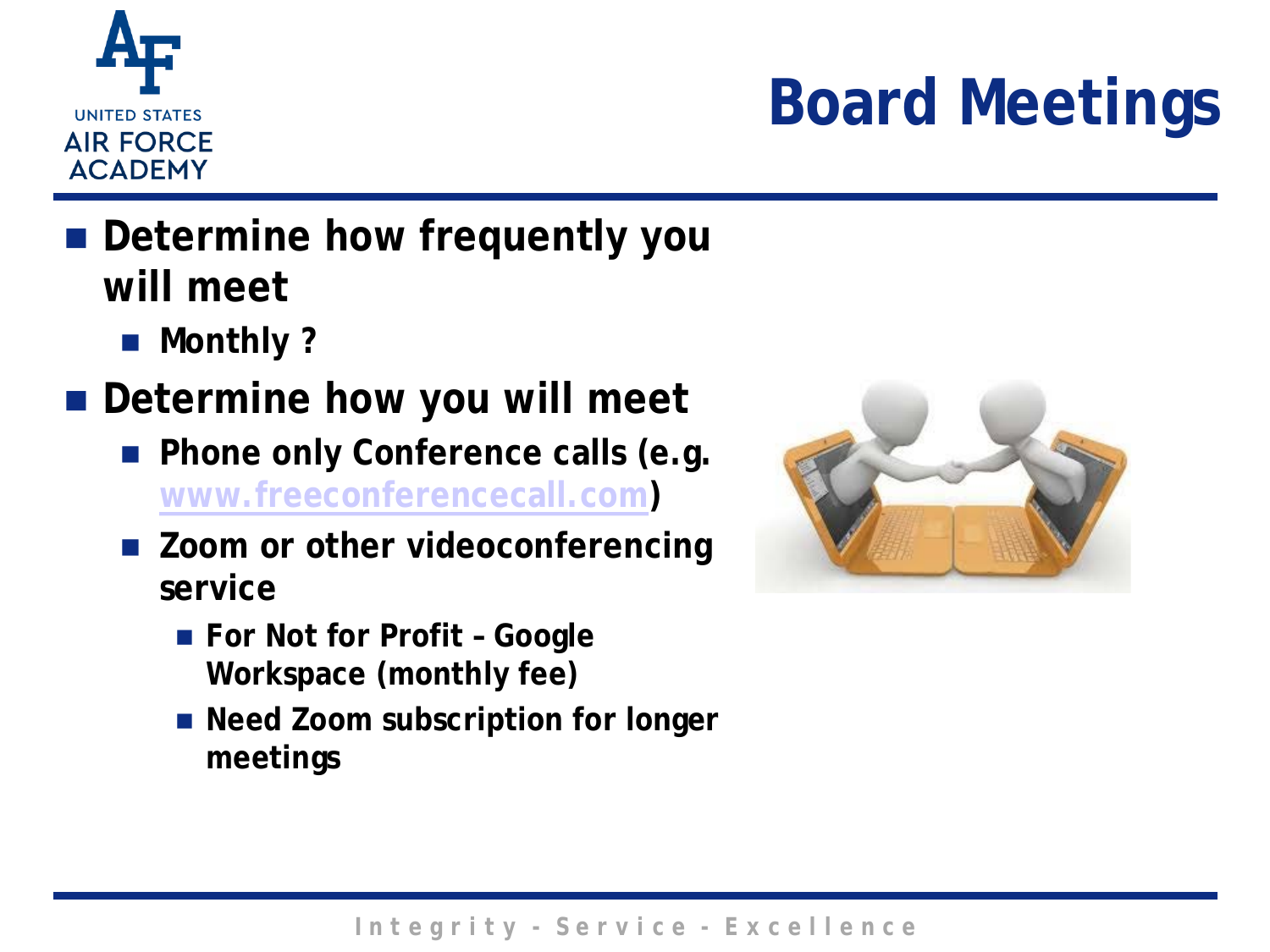

### **Club Management Membership**

#### **Membership Roster**

- Need method to track all **families, dues status, members/non-members**
- Need to keep it updated **(becomes very important when you do member only events)**
- **Membership Renewals**
	- **Someone needs to keep track accurately**

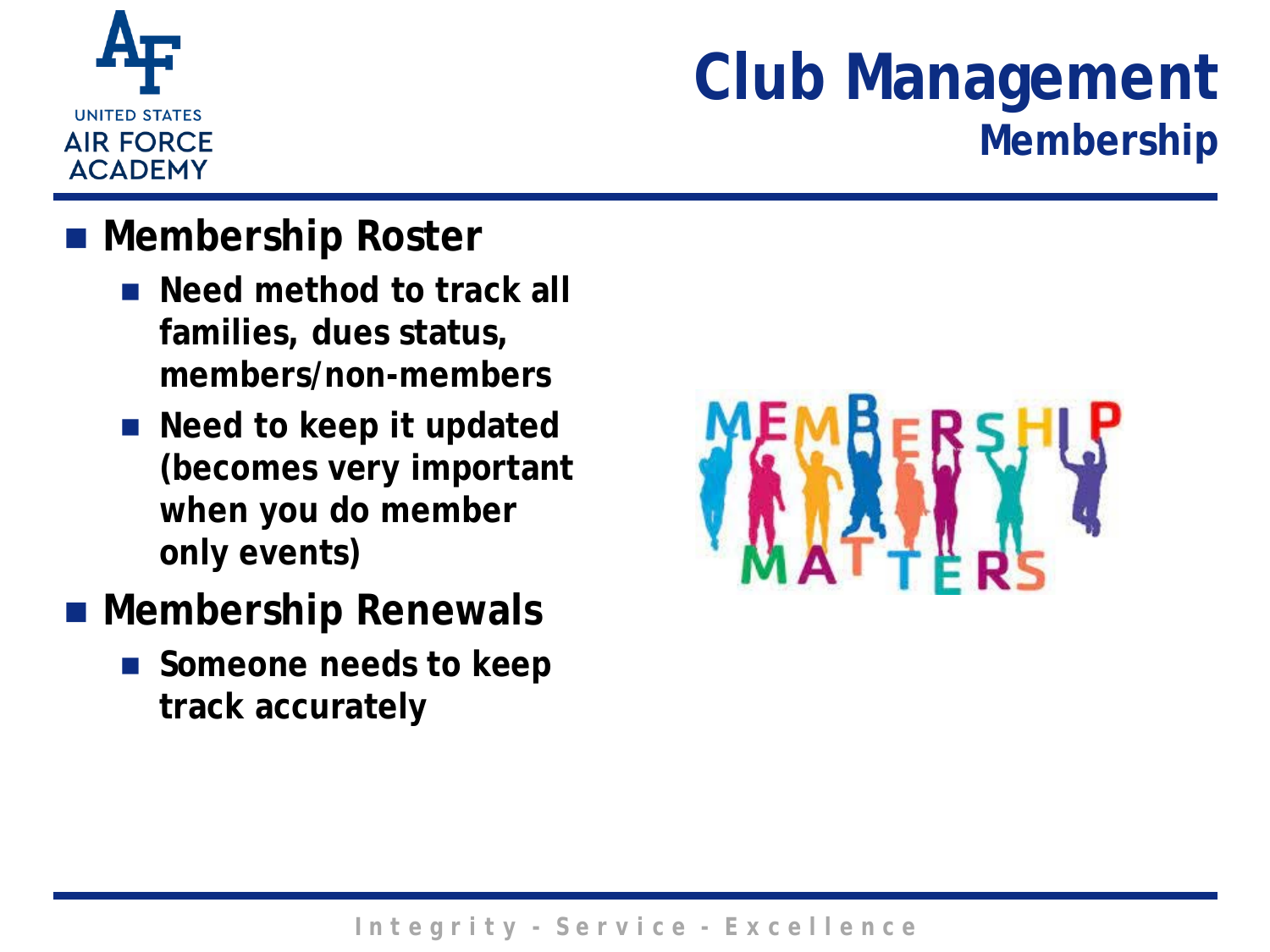

### **501c3 Status**

#### **Pros**

- **Formalizes the Club**
- Tax-exempt status (sales **tax)**
- **Protections for the Board**
- Can accept donations (e.g. **military balls)**

#### ■ Cons

- **Paperwork**
- **Expense**
- **Filing of taxes**

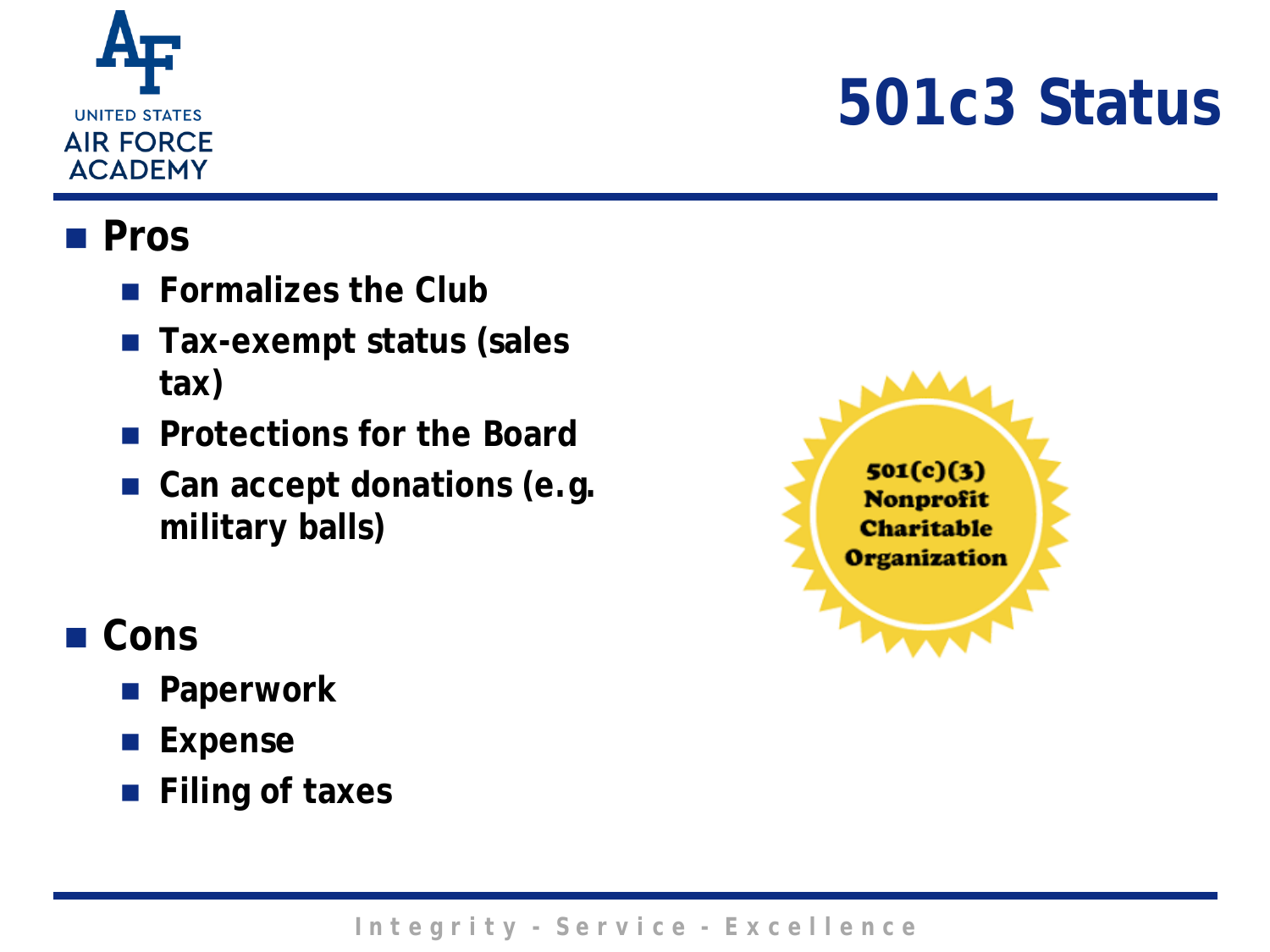

### **Club Management**

- **Form a Club Email Address**
- **Create an Electronic File Sharing Space**



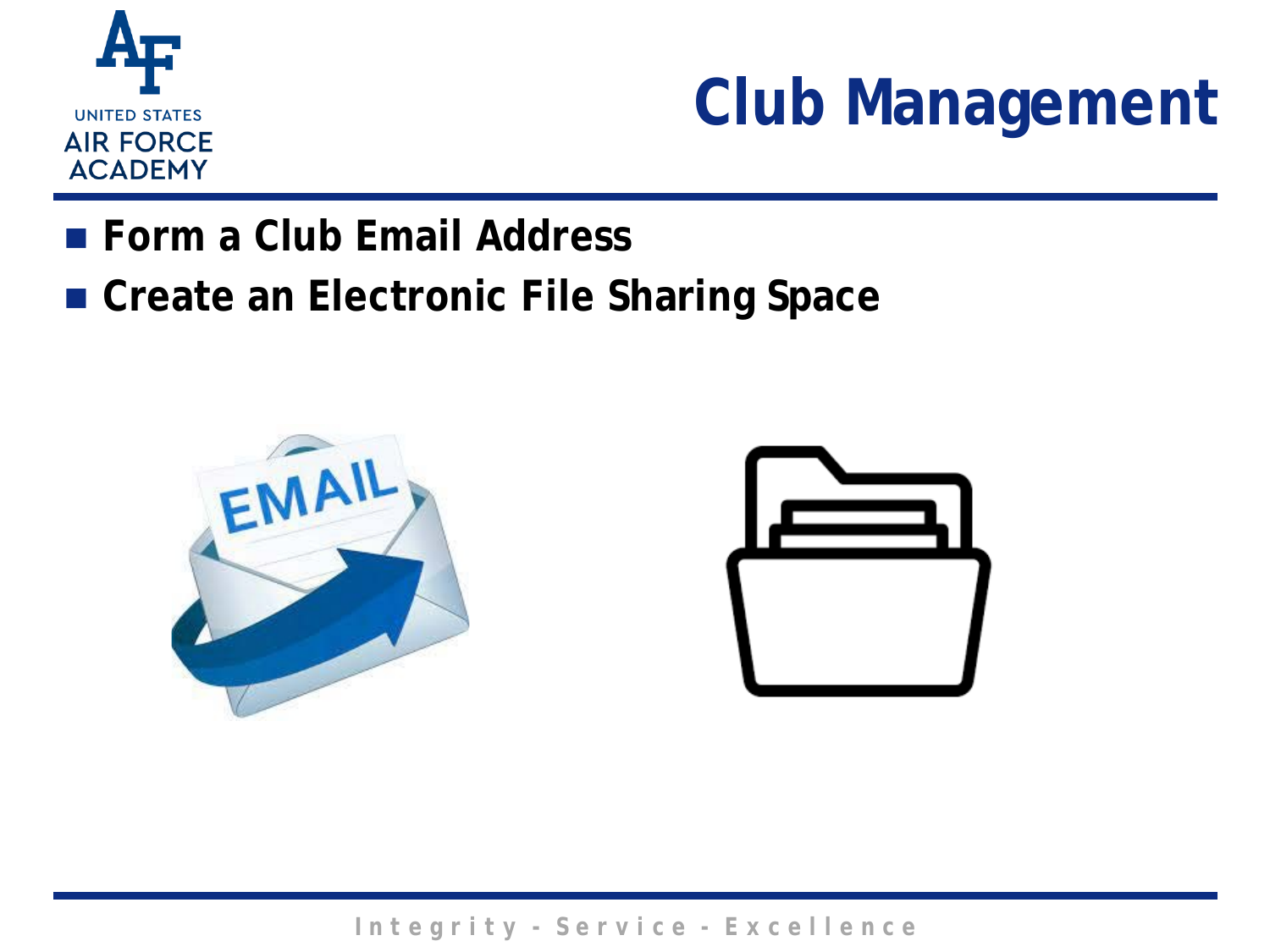

### **Club Management**

- **501c3 Insurance of Officers**
	- **Directors and Officers Insurance**
- Requires that the Club **have enough revenue/events to feel as though it is warranted**

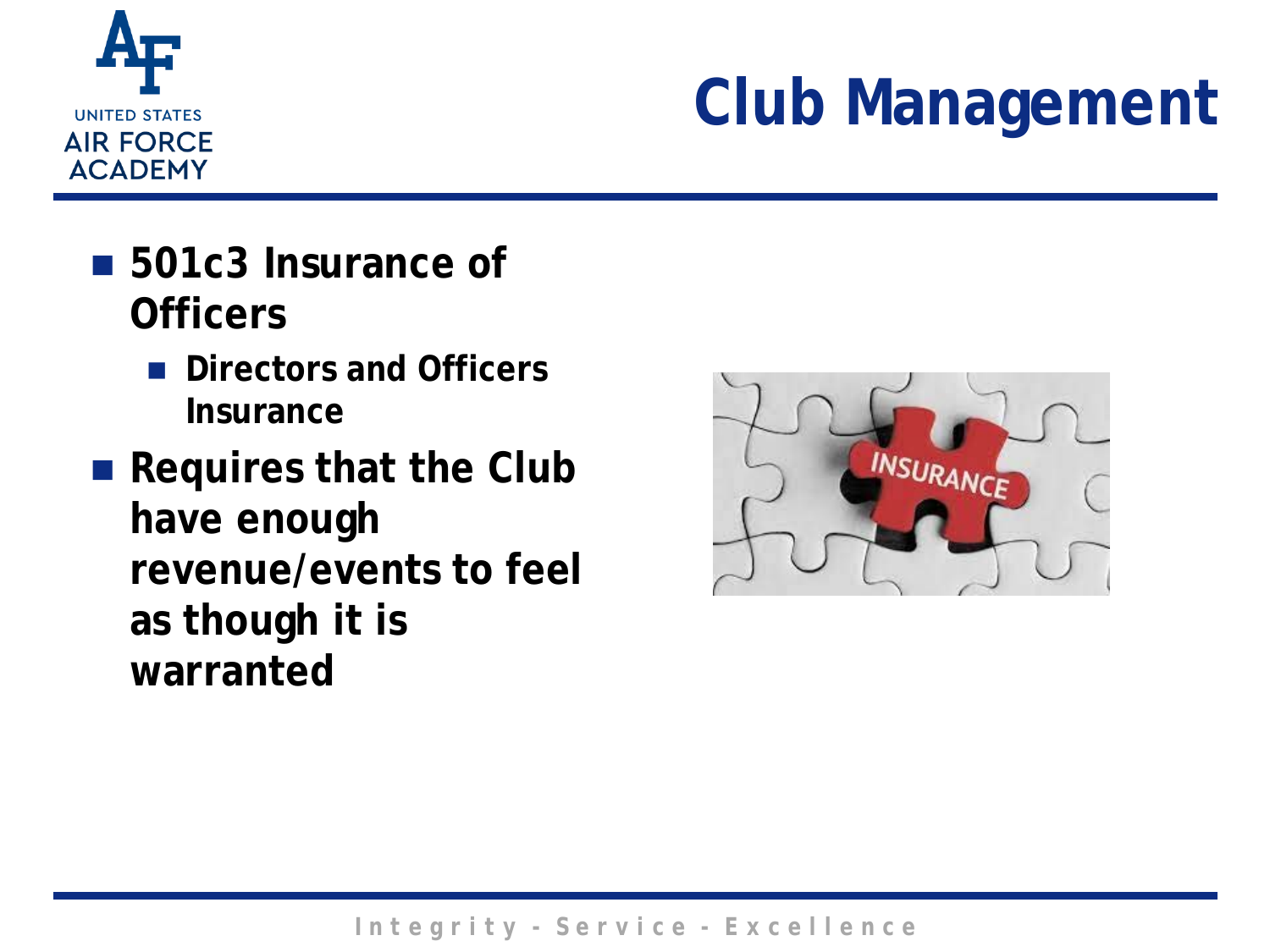

### **Websites**

- How many here **manage their own club sites?**
- **Discussion**

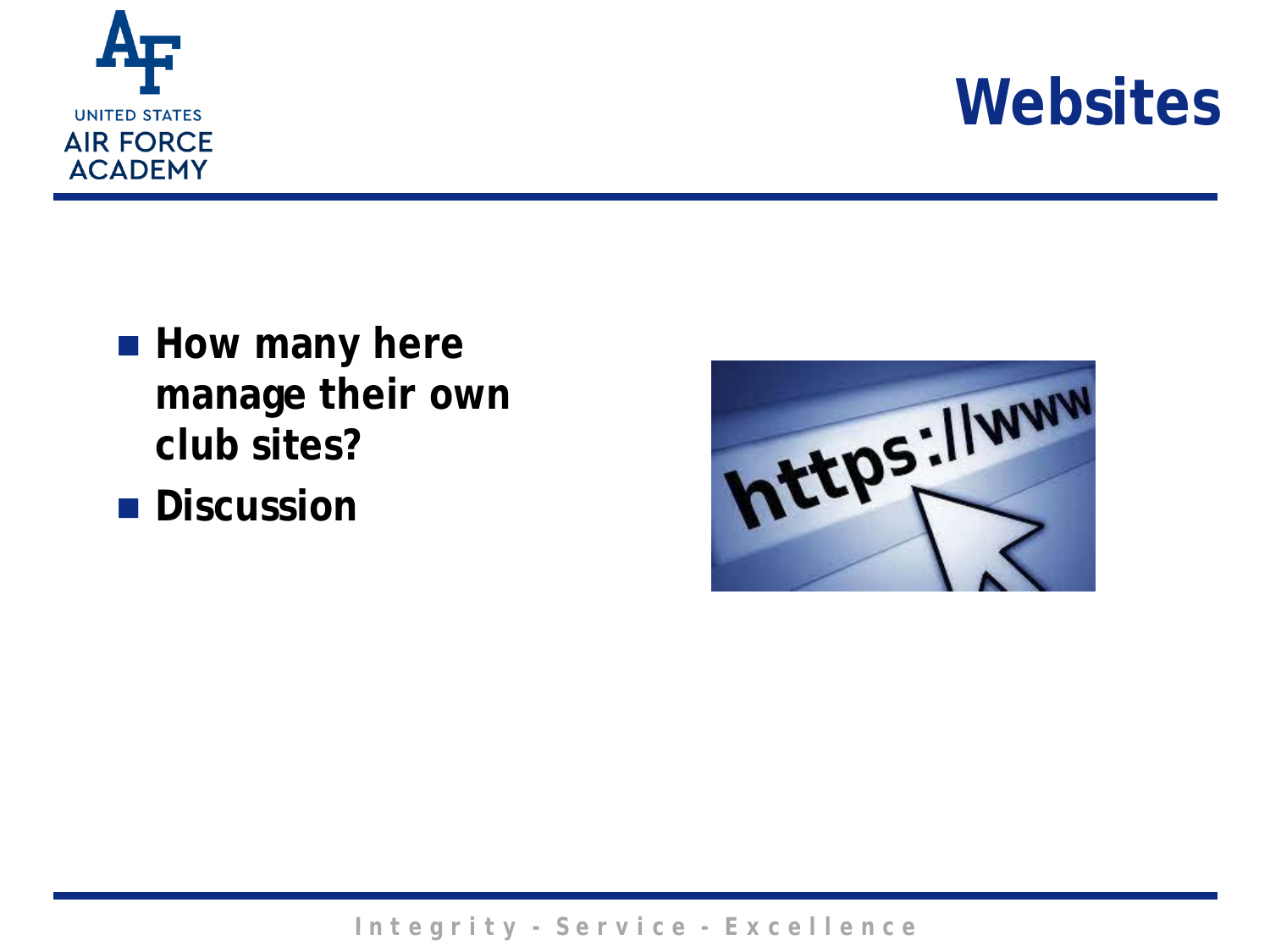

### **Create and manage website**

- **Simpler than you think**
- **AOG can help you!**
- **Publish commonly needed information and resources on home page**
- Can be critical in your **financial management (your Club Store)**

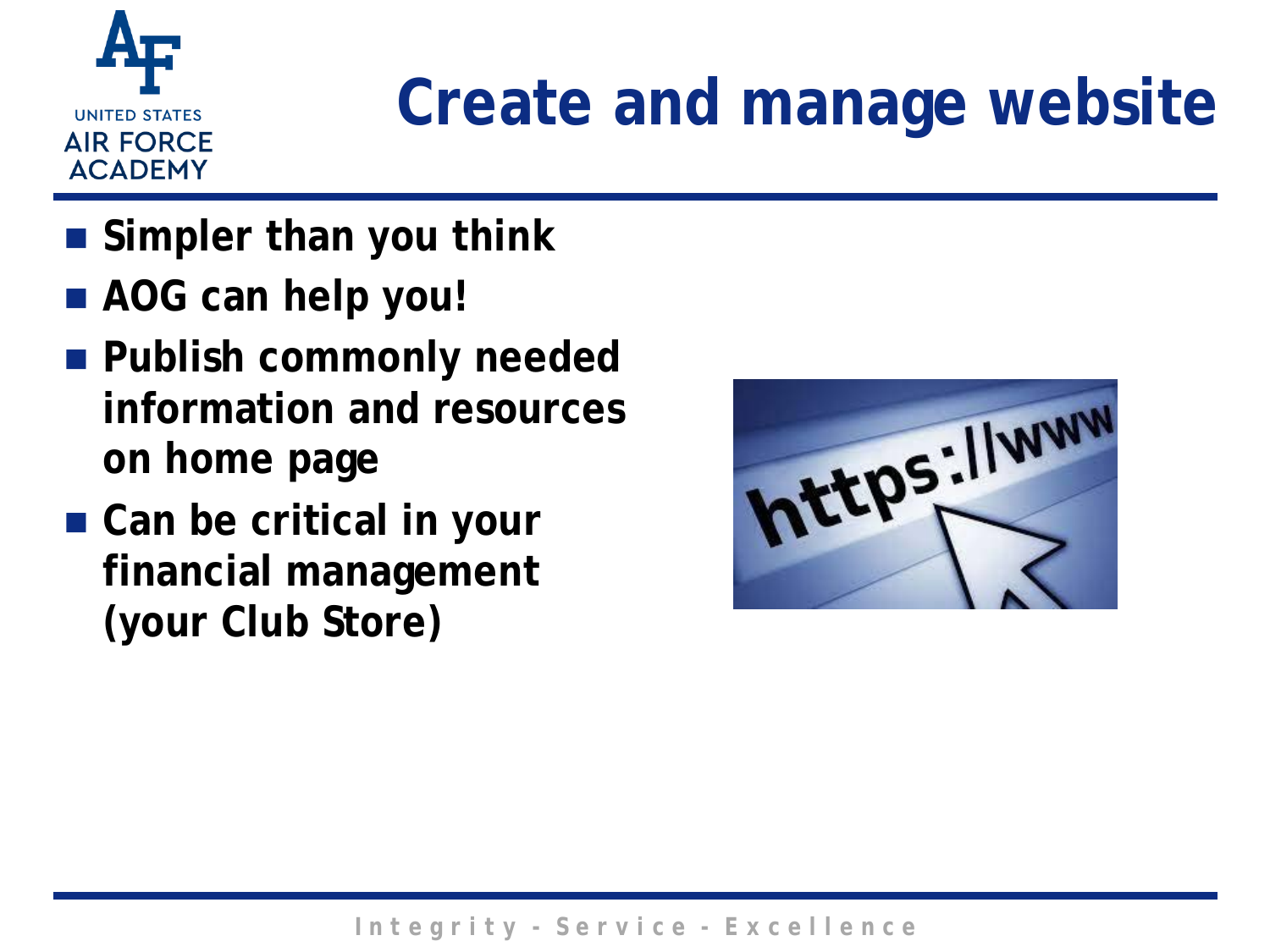

### **AOG hosted website example**

**USAFA VIRTUAL PARENTS CLUB** 

Links USAFA Parents Portal AOG Parent Portal Home General Info

#### **UNITED STATES AIR FORCE ACADEMY VIRTUAL PARENTS CLUB**

Don't be tricked by the club name! Believe it or not - many parents of USAFA cadets are busy raising other children, have careers, reside in remote areas, don't follow social media, or frankly - just can't find the time to meet other USAFA parents close to where they live. The goal of this club is to offer a virtual gathering place as well as an information distribution site for parents who are unable to participate in a traditional "meet in person" association or club.

If you can't find an answer to a question... click on either of the links directly below - and save them on every device you have!

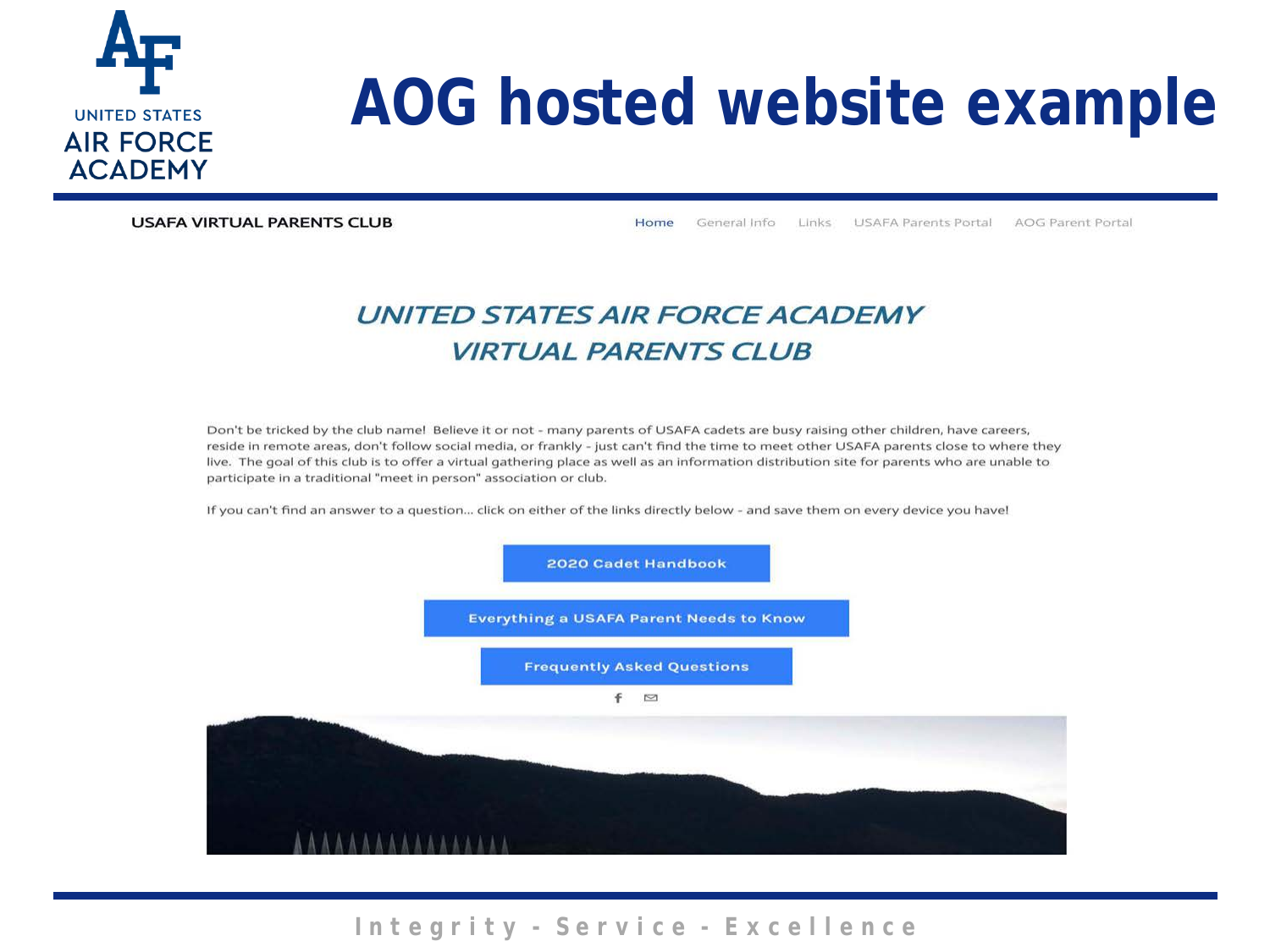

Facebook https://www.facebook.com/USAFA.Official Facebook - Joint Services Academy Page YouTube http://www.youtube.com/USAFAOfficial

Twitter https://twitter.com/AF\_Academy Flickr http://www.flickr.com/groups/alrforceacademy Flickr Cadet Media: www.flickr.com/photos/131708601@No3/

Athletics

### **AOG hosted website links**

ll willfitt

| <b>USAFA VIRTUAL PARENTS CLUB</b>                                                  | Home                               | General Info | Links | <b>USAFA Parents Portal</b> | AOG Parent Portal |
|------------------------------------------------------------------------------------|------------------------------------|--------------|-------|-----------------------------|-------------------|
|                                                                                    | USAFA Parent Liaison Facebook Page |              |       |                             |                   |
|                                                                                    | f                                  |              |       |                             |                   |
| USAFAPS_2020_2021_calendar.pdf<br>⋏<br>Download File                               |                                    |              |       |                             |                   |
| parent_guide_2020_2021.pdf<br>$\blacktriangle$<br>Download File                    |                                    |              |       |                             |                   |
| usafaps_reporting-instructions.pdf<br>$\blacktriangle$<br>Download File            |                                    |              |       |                             |                   |
| important-dates-as-of-23-feb-21.pdf<br>$\blacktriangle$<br>Download File           |                                    |              |       |                             |                   |
| 2025-appointee-handbook.pdf<br>s<br>Download File                                  |                                    |              |       |                             |                   |
| <b>Important Links for Parents and Cadets:</b>                                     |                                    |              |       |                             |                   |
| U.S. Air Force Academy                                                             |                                    |              |       |                             |                   |
| <b>WebGuy</b>                                                                      |                                    |              |       |                             |                   |
| U.S. Air Force Academy Association of Graduates                                    |                                    |              |       |                             |                   |
| Official Home Page of the United States Air Force<br><b>Academy Parents Portal</b> |                                    |              |       |                             |                   |
| <b>SOCIAL MEDIA</b>                                                                |                                    |              |       |                             |                   |
| Facebook WebGuy Facebook Page                                                      |                                    |              |       |                             |                   |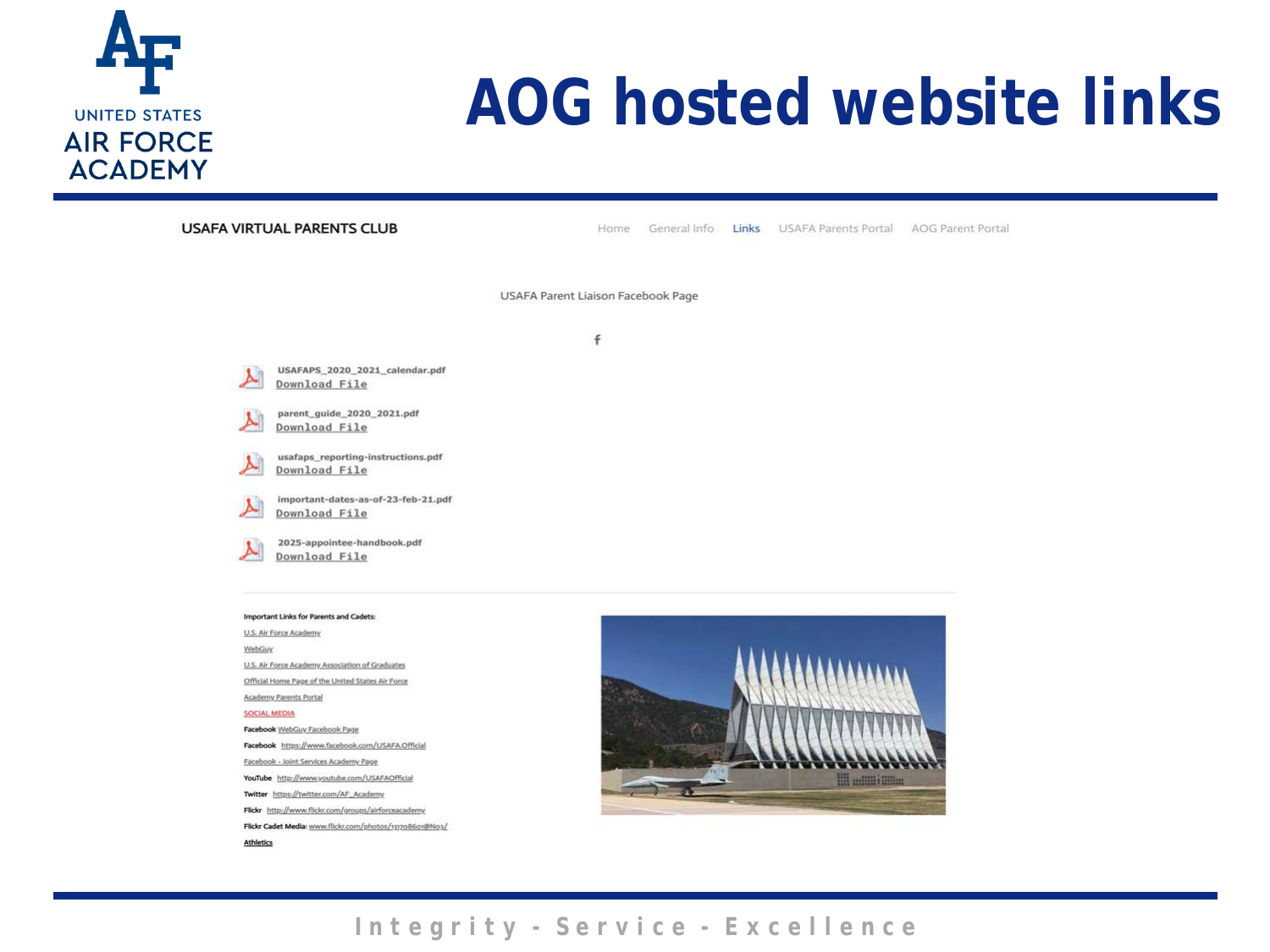

### **Social media**

- Can be a good source of **communication for members, prospective members**
- **If Clubs want to have a social media presence, have an administrator who will routinely post to the site, manage/review posts from members**
- **Clubs represent USAFA**
	- Be mindful of what is posted on **Club Social Media Sites.**
	- Be aware of privacy issues **concerning Cadet/Officer status**



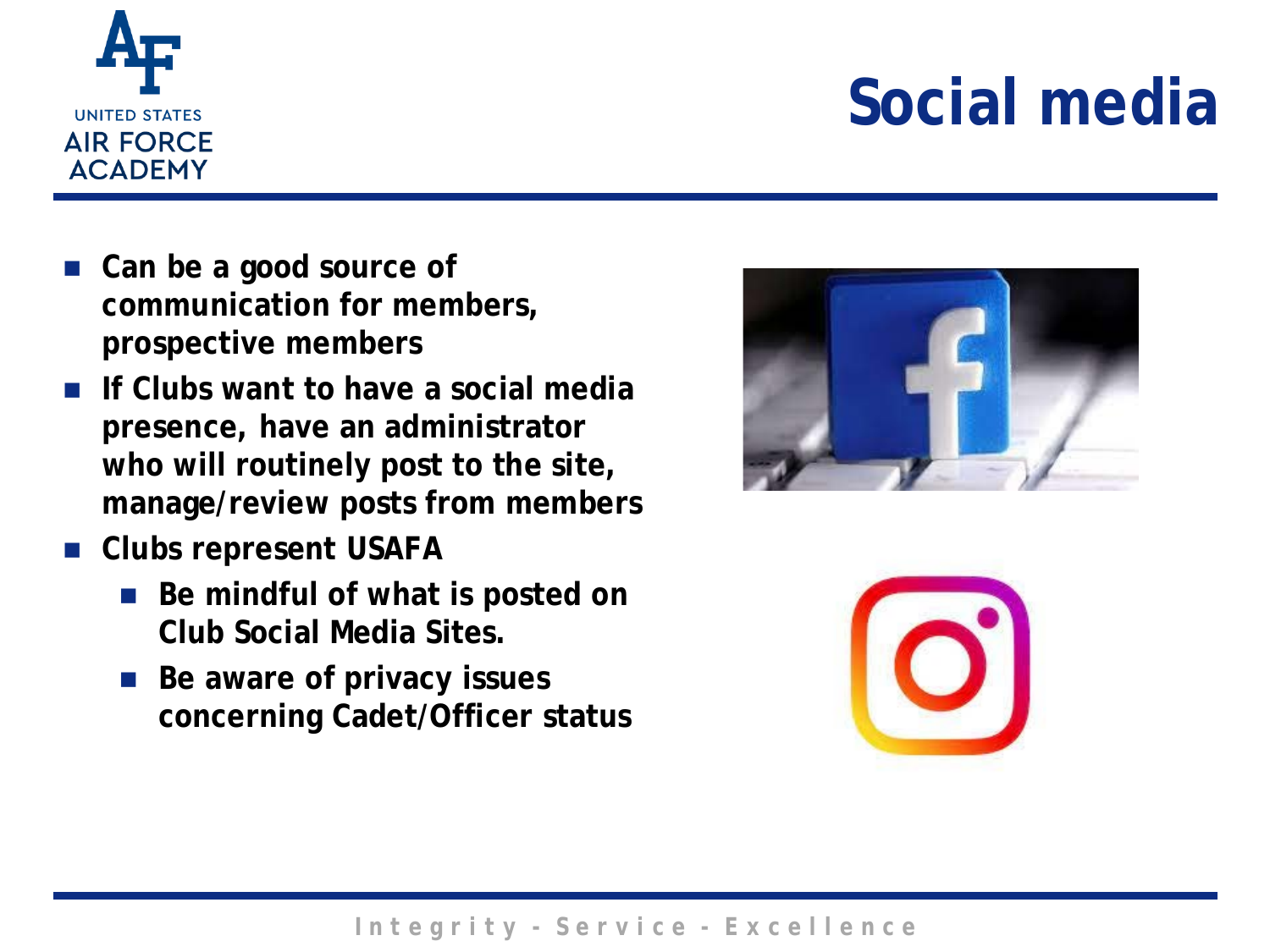

### **Member Meetings/Events**

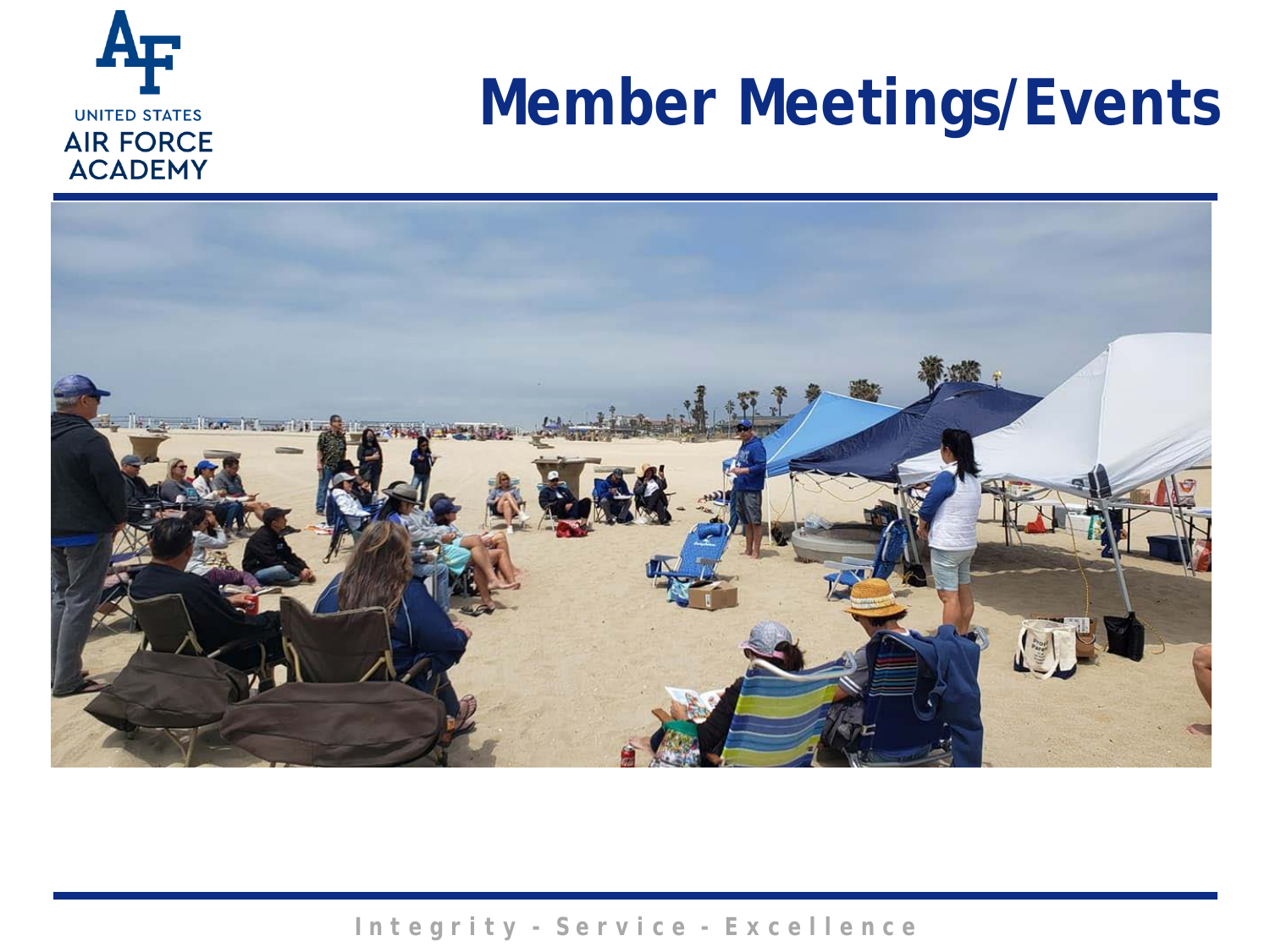

### **Member Meetings/Events**

- Start Small
- **Pick something everyone can support**
- Try for only 1-2 **things your first year**

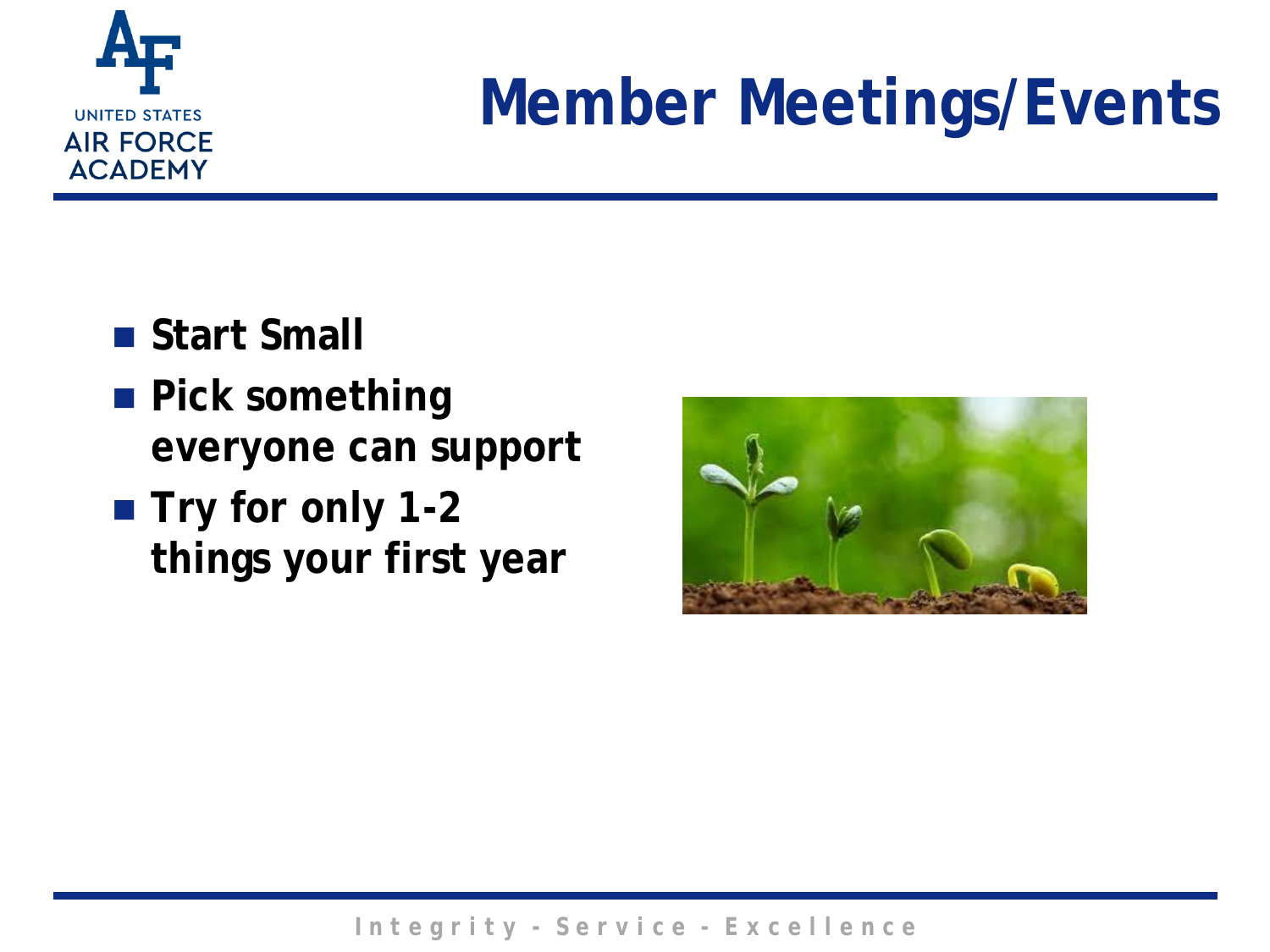

## **Host regular member meetings**

- Create an annual calendar of events to post (example **available)**
- Local member's home or in comfortable setting with **restrooms and ample parking**
- Consider "fun" themes like aloha night, chili cook off, **etc.**
- **Overall goals are to meet, inform, socialize, chat, and have fun together!**
- Additional goal is to identify members who are active **and recruitable for future leadership or board positions.**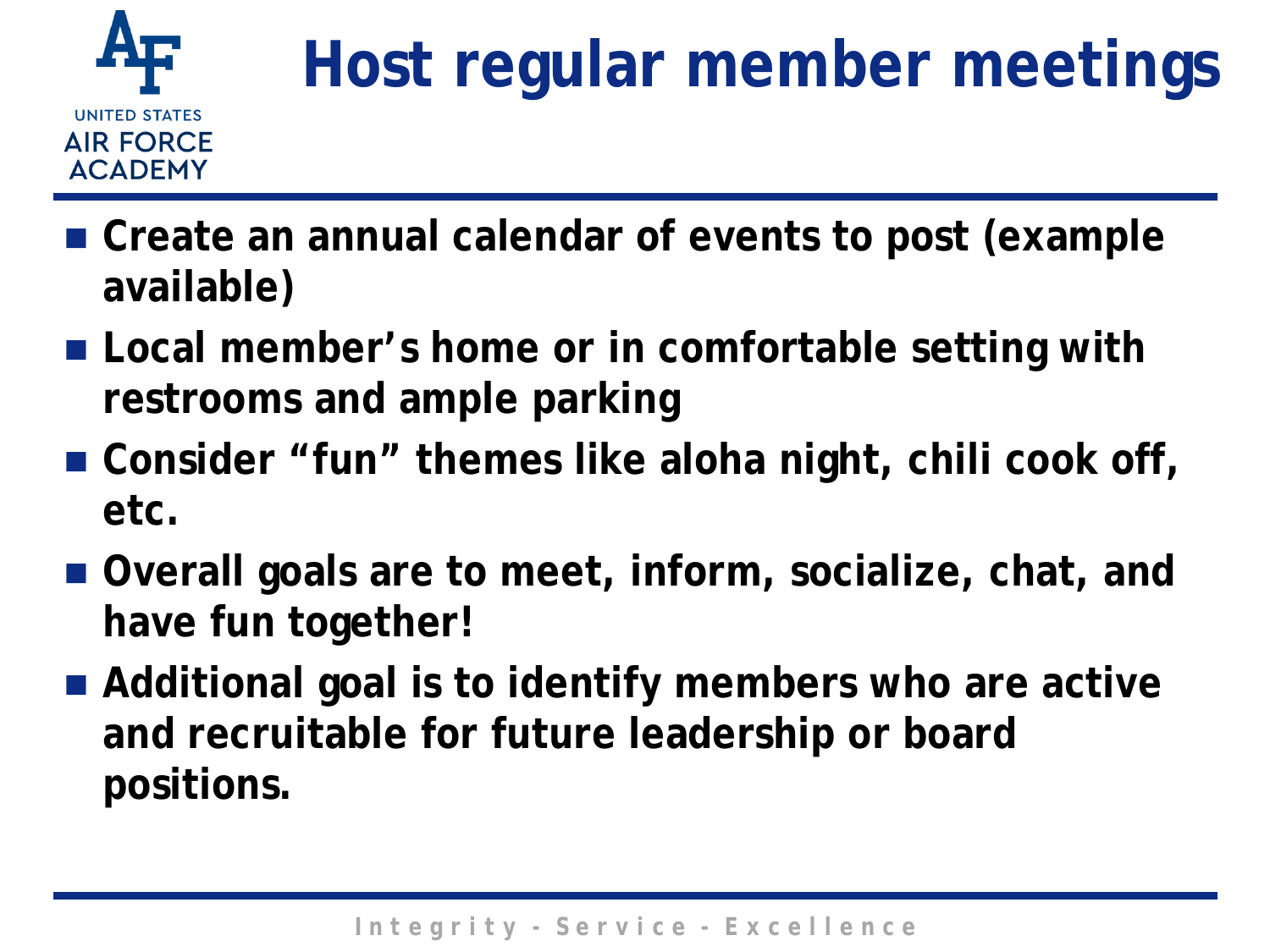

- Initial concentration on welcoming new members **comes via coordination with the USAFA liaison**
	- **USAFA liaison will continually send out contact information on new members once Appointee has approved release of personal information.**
- Sort the excel spreadsheet and identify new **appointees in your geographical area**
- Reach out quickly to the parents to invite them to join **your club**
	- **Suggest the parents attend an event held by your club**
- Start a contacts lists or add to your current one to **keep track of parent emails**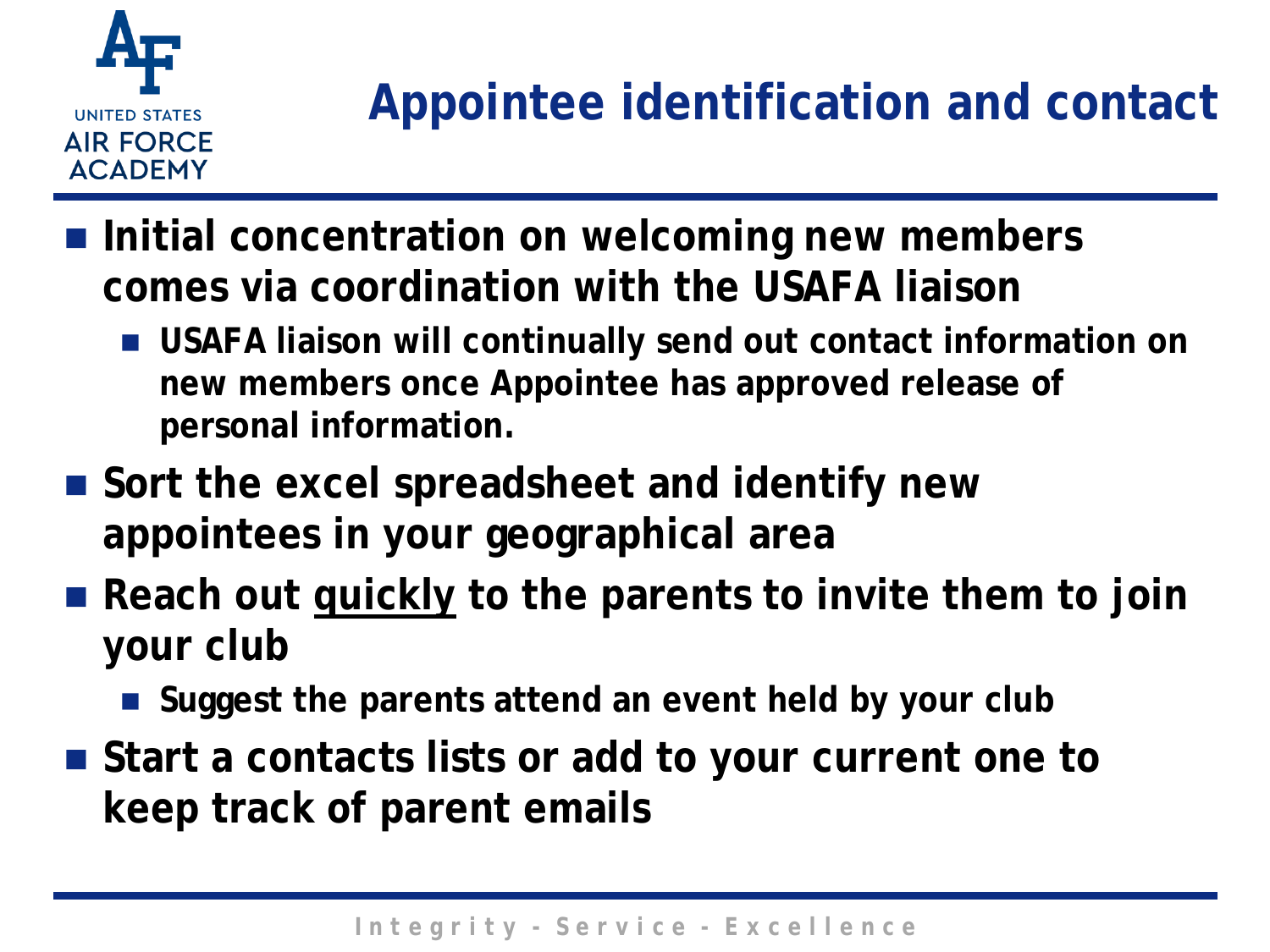#### **New appointee welcome eventUNITED STATES AIR FORCE ACADEMY**

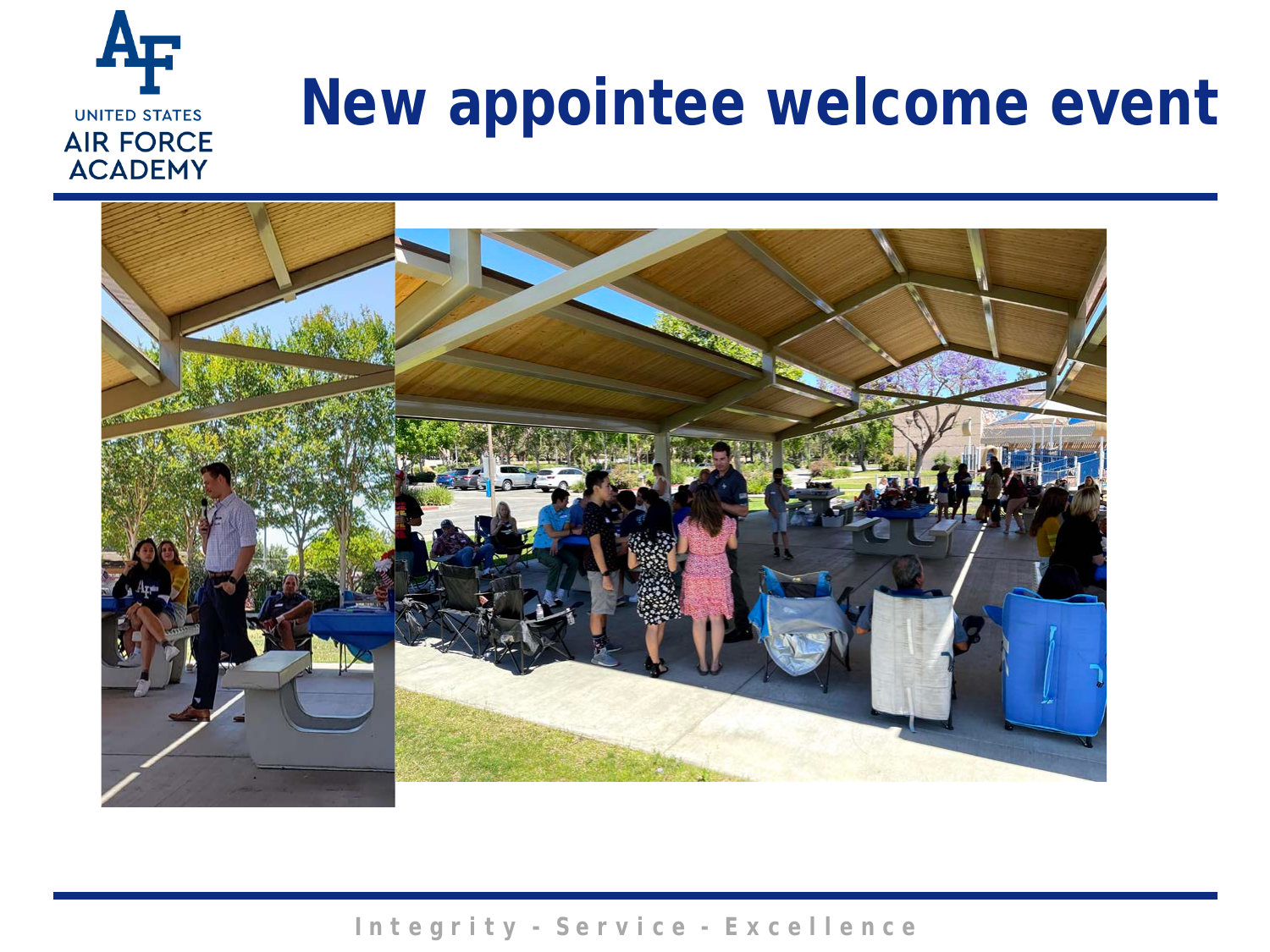

# **New Appointee Events**

- Excellent way to welcome and recruit new member **families**
- Recruit speakers (graduates and current cadets are **great!)**
- **Current members and their Cadets can share personal stories**
	- **I-Day**
	- Basic Cadet Training
	- **March to/from Jack's**
	- **A-Day**
	- **Family Weekend**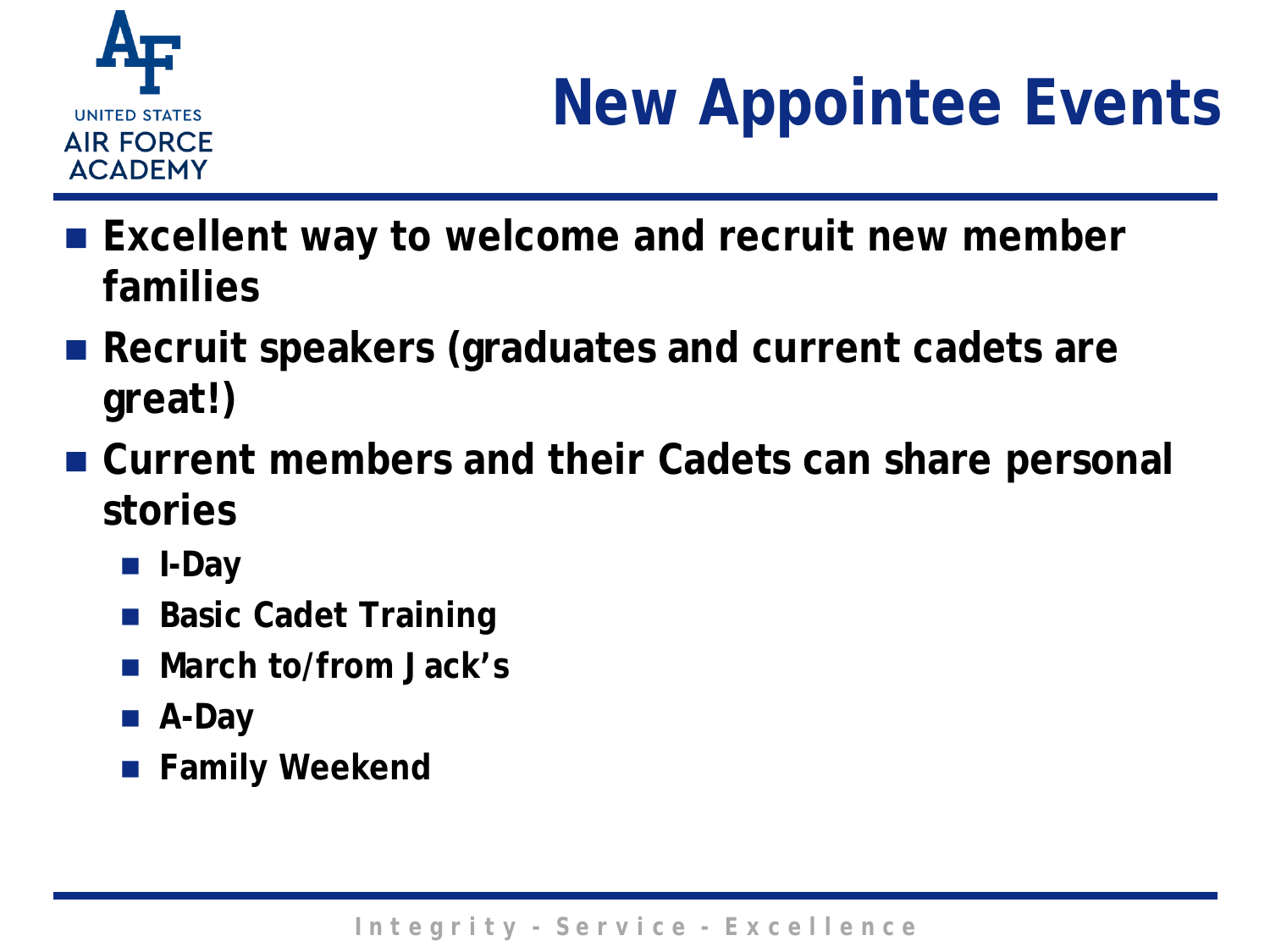

- Find a way to cordially explain that their cadet is **joining a military institution with a long history of tradition that civilians may not understand**
- **The physical and mental strain is extreme compared to nearly all other college experiences**
- **Explain what the reason for this is**
- Do not have the right to directly contact your cadet's **chain of command absent extenuating circumstances – his or her lack of sleep isn't one of them!**
- **Attend every event you can**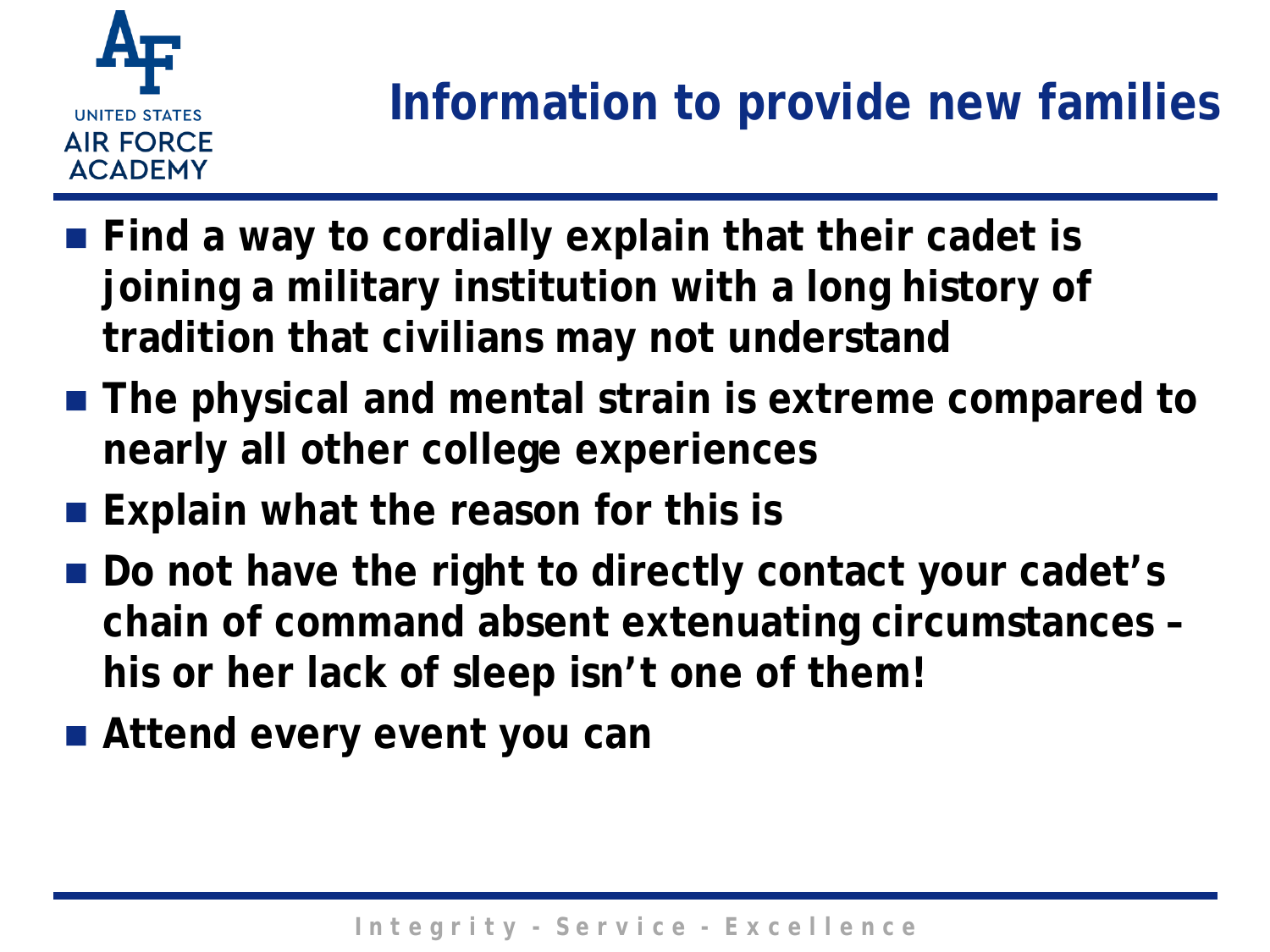

#### **Networking and new membership**

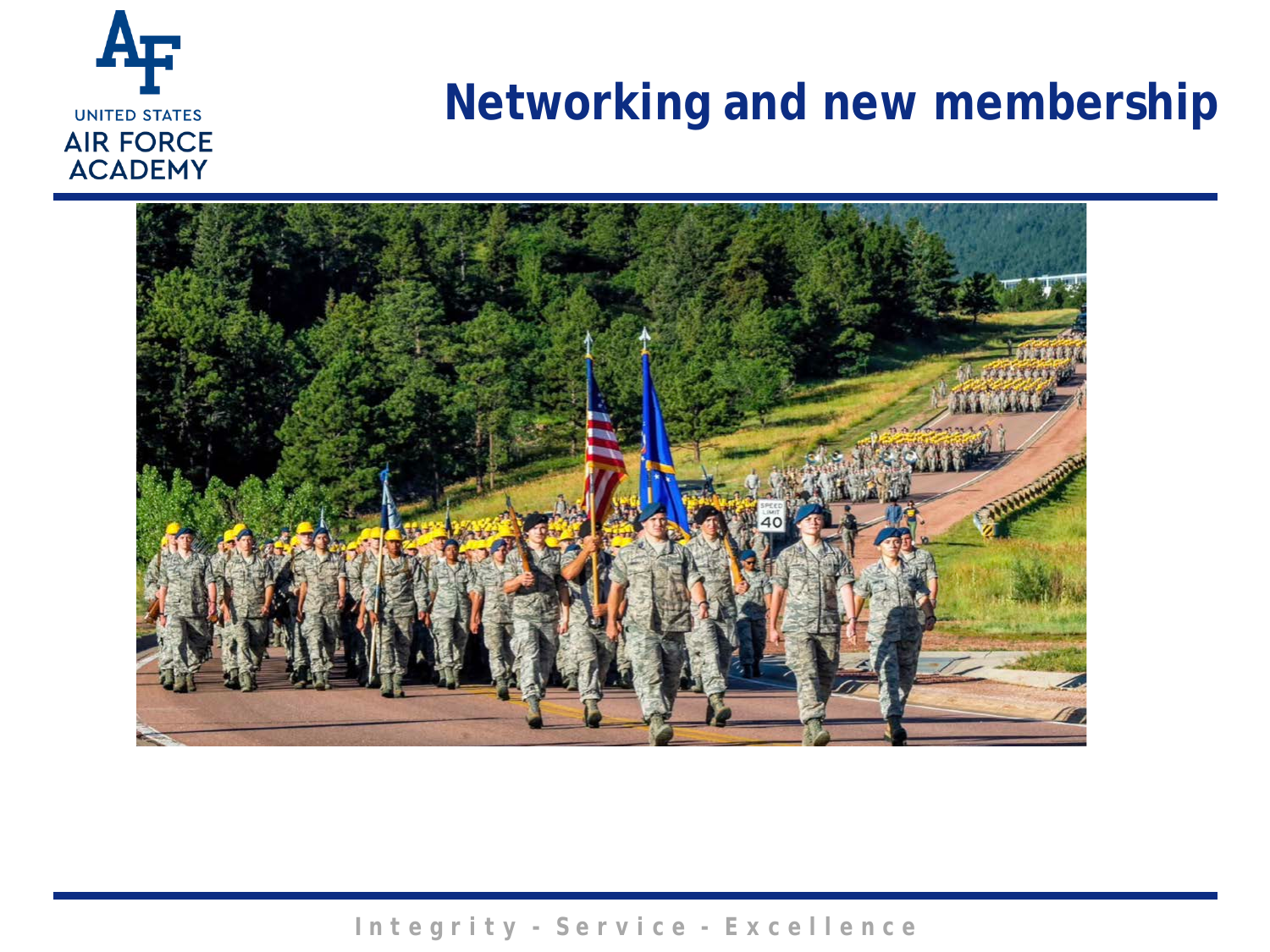

### **Common problems and solutions**

#### **FOR DISCUSSION**

- Membership retention
	- **Low conversion rates after identification of Doolie families**
		- **Solution: Discussion**
	- **Families dropping out of Club** 
		- **Solution: Discussion**
- Social events have low attendance
	- **Solution: Discussion**
- **Difficult to recruit new board members, volunteers**
	- **Solution: Discussion**
- Board members are not working toward expectations